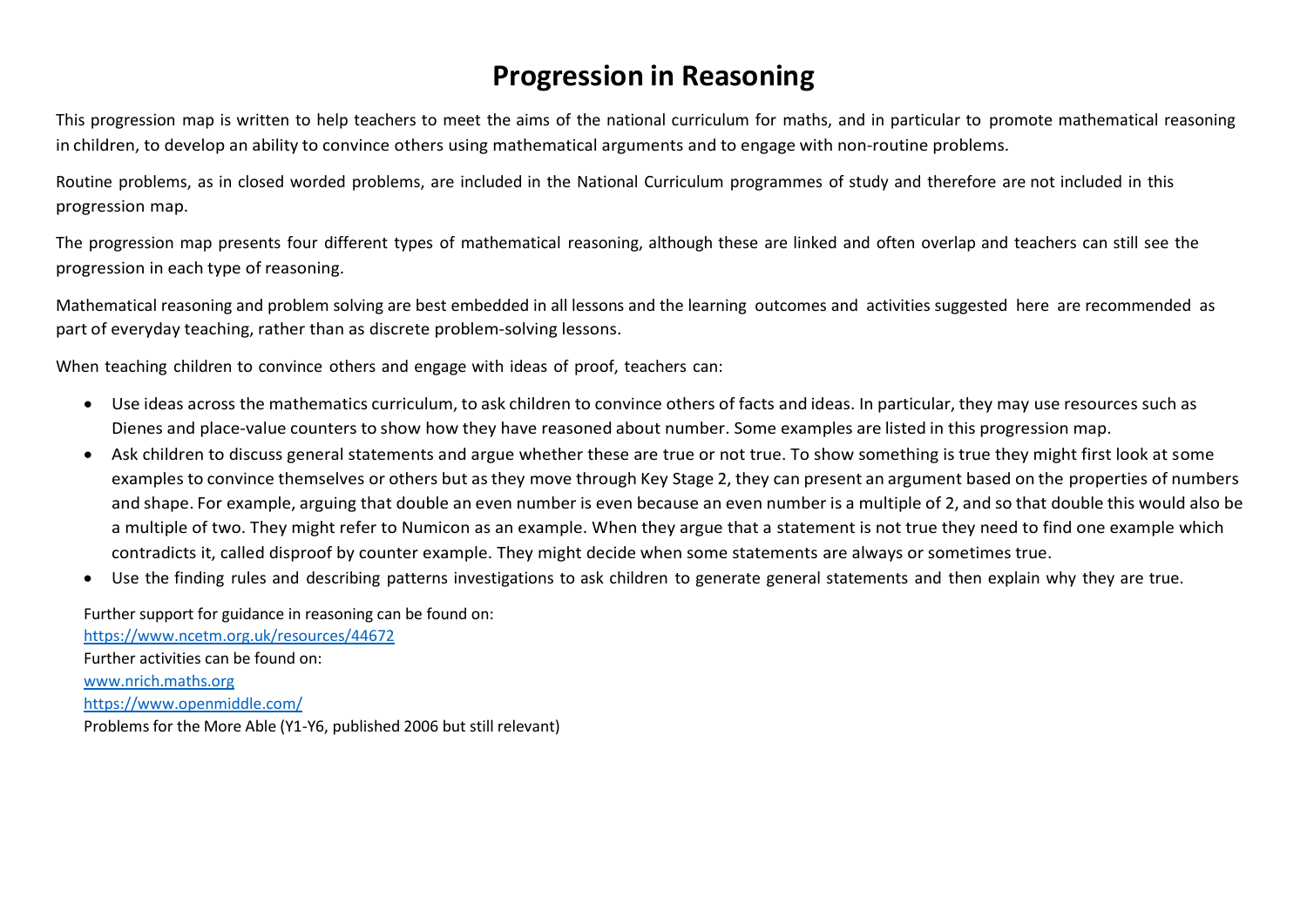| <b>Working systematically Finding</b> | <b>Generalising and conjecturing</b> | <b>Thinking strategically</b> | Reasoning, convincing and  |
|---------------------------------------|--------------------------------------|-------------------------------|----------------------------|
| all possibilities                     | <b>Explaining and justifying</b>     | <b>Interpreting</b>           | proof                      |
|                                       |                                      | <i>information</i>            | <b>Considering general</b> |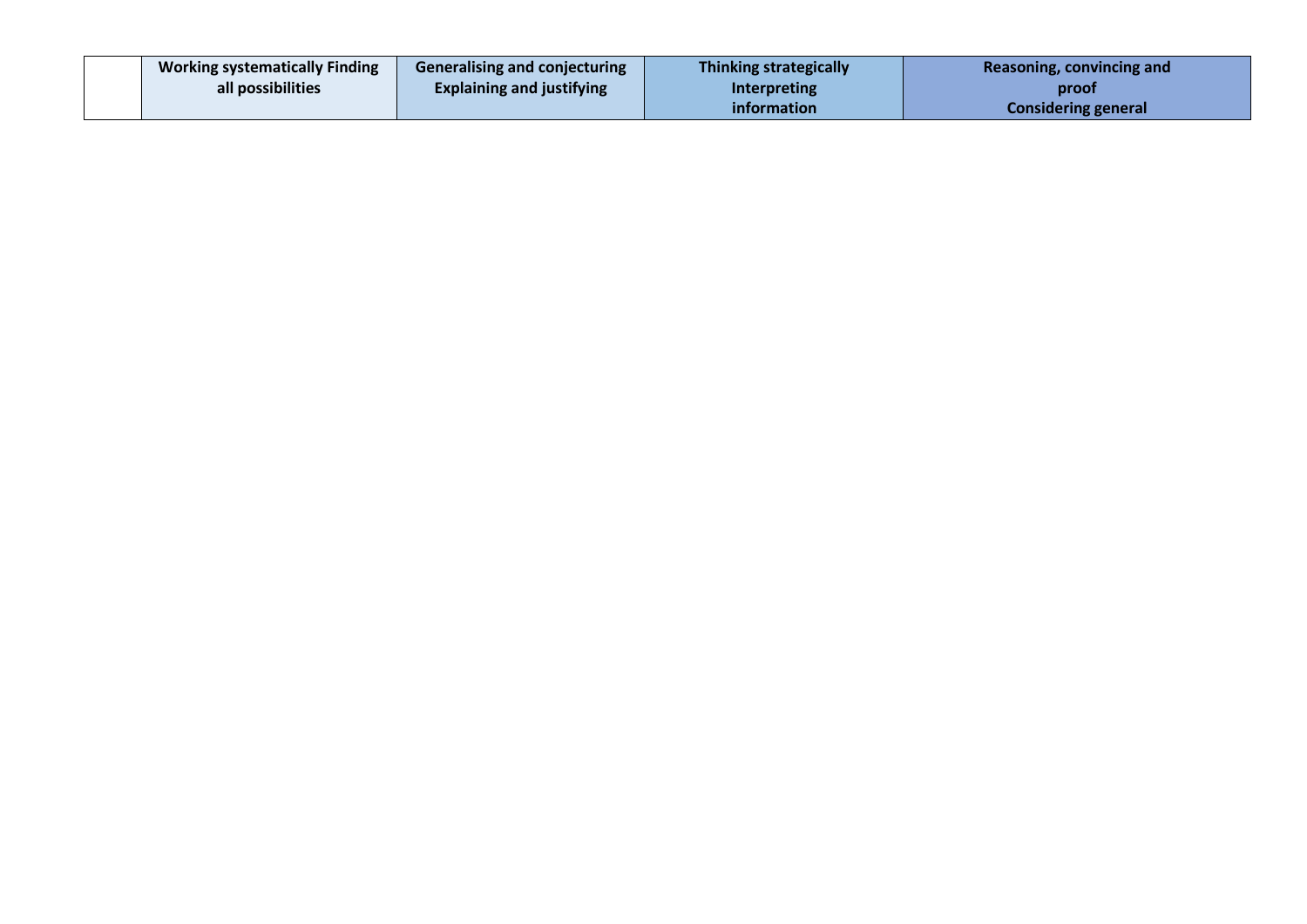|                     | <b>Enumerating possibilities</b>                                  | <b>Finding rules and describing</b>                                 | <b>Solving logic problems</b>                                            | statements:                                                                              |
|---------------------|-------------------------------------------------------------------|---------------------------------------------------------------------|--------------------------------------------------------------------------|------------------------------------------------------------------------------------------|
|                     | forcombinations                                                   | patterns                                                            |                                                                          | "Convince yourself,                                                                      |
|                     |                                                                   |                                                                     |                                                                          | convince your friend, and                                                                |
|                     |                                                                   |                                                                     |                                                                          | convince your enemy".                                                                    |
|                     | <b>Example Learning Outcomes:</b>                                 | <b>Example learning outcomes:</b>                                   | <b>Example learning outcomes:</b>                                        | Activities across the mathematics curriculum:                                            |
|                     | .Talk about things being in order.                                | • Talk about, recognise and recreate                                | • Recognise similarities and                                             | Explain why an answer is correct                                                         |
|                     | .Identify same and different.                                     | simple patterns.                                                    | differences.                                                             | • Link to persuasive language                                                            |
|                     | .Use ordinal vocabulary, 1st 2nd                                  | • Identify same and different.<br>• Describe solutions to practical | • Sort objects using several criteria<br>and sort to their own criteria, |                                                                                          |
|                     | etc.<br>•Sort objects using and explaining                        | problems, drawing on experience,                                    | justifying their choices.                                                |                                                                                          |
|                     | criteria                                                          | talking about their own ideas,                                      | • Say why an item does not belong                                        |                                                                                          |
|                     | • Explain what they are thinking and                              | methods and choices                                                 | into a set.                                                              |                                                                                          |
|                     | doing.                                                            | • Sort objects using criteria and                                   | • Guess the criteria being used to sort                                  |                                                                                          |
|                     | .Represent work with objects                                      | explaining                                                          | objects.                                                                 |                                                                                          |
|                     | or pictures and discuss it, talk                                  | • Make a prediction about the next                                  | • Explain what they are thinking and                                     |                                                                                          |
|                     | about ways to check that there                                    | part of the pattern.                                                | doing.                                                                   |                                                                                          |
|                     | are no                                                            |                                                                     |                                                                          |                                                                                          |
|                     | omissions or repetitions                                          |                                                                     |                                                                          |                                                                                          |
|                     | <b>Example activities:</b>                                        | <b>Example activities:</b>                                          | <b>Example activities:</b>                                               | <b>Example activities:</b>                                                               |
|                     | • Sorting activities                                              | • How many smarties in a pack?                                      | . How is your shoe different to your                                     | When answering simple problems involving addition                                        |
|                     | . Billy the clown wears a coloured                                | How many of each colour? Will it be                                 | neighbour's?                                                             | and subtraction in their play                                                            |
|                     | nose and bowtie for his show. He                                  | the same for the next pack?                                         | • PNS Logic problems: Shoes, nature                                      | • why they have used particular shapes in junk                                           |
|                     | hasa red nose and a blue nose.<br>Make pictures of Billy with his | Which colour is there more of?                                      | sort                                                                     | modelling                                                                                |
|                     | noses. How many different                                         | • Find different shaped sponges.<br>Which one holds the most water? | • Solving everyday problems about<br>classroom tasks e.g. do we have     | • why certain shapes fit into a jigsaw<br>• explain how they work out doubles and halves |
| Foundation<br>Stage | pictures? He has a spotted bowtie                                 | • Stand up 10 skittles. Have one go                                 | enough apples for snack time?                                            | using resources                                                                          |
|                     | and a striped bow tie. Make                                       | at knocking some down with a soft                                   |                                                                          |                                                                                          |
|                     | pictures of Billy with his bow ties.                              | ball or bean bag. Record how many                                   |                                                                          |                                                                                          |
|                     | How many different pictures? Can                                  | are still standing and how many you                                 |                                                                          |                                                                                          |
|                     | you make different outfits for                                    | knock down. Can you guess how                                       |                                                                          |                                                                                          |
|                     | Billy? Use a nose and a bow tie.                                  | many were knocked down before                                       |                                                                          |                                                                                          |
|                     | How many different outfits?                                       | you counted them?                                                   |                                                                          |                                                                                          |
|                     | • How many different ice creams                                   | • Copying, making and talking                                       |                                                                          |                                                                                          |
|                     | canyou make if you choose one                                     | about patterns with toys, bricks,                                   |                                                                          |                                                                                          |
|                     | scoop ofeither chocolate or                                       | beads etc                                                           |                                                                          |                                                                                          |
|                     | strawberry ice cream? Now try                                     | • PNS Finding rules and describing                                  |                                                                          |                                                                                          |
|                     | with a plain or chocolate cone.                                   | patterns: Teddy's presents                                          |                                                                          |                                                                                          |
|                     | • A lady bird has six spots. She                                  |                                                                     |                                                                          |                                                                                          |
|                     | can have some spots on the left<br>and some on the right. Draw as |                                                                     |                                                                          |                                                                                          |
|                     | many different ways of arranging                                  |                                                                     |                                                                          |                                                                                          |
|                     | the spotsas you can.                                              |                                                                     |                                                                          |                                                                                          |
|                     | • Put ten things into 2 paper bags.                               |                                                                     |                                                                          |                                                                                          |
|                     | Can you do it in a different way?                                 |                                                                     |                                                                          |                                                                                          |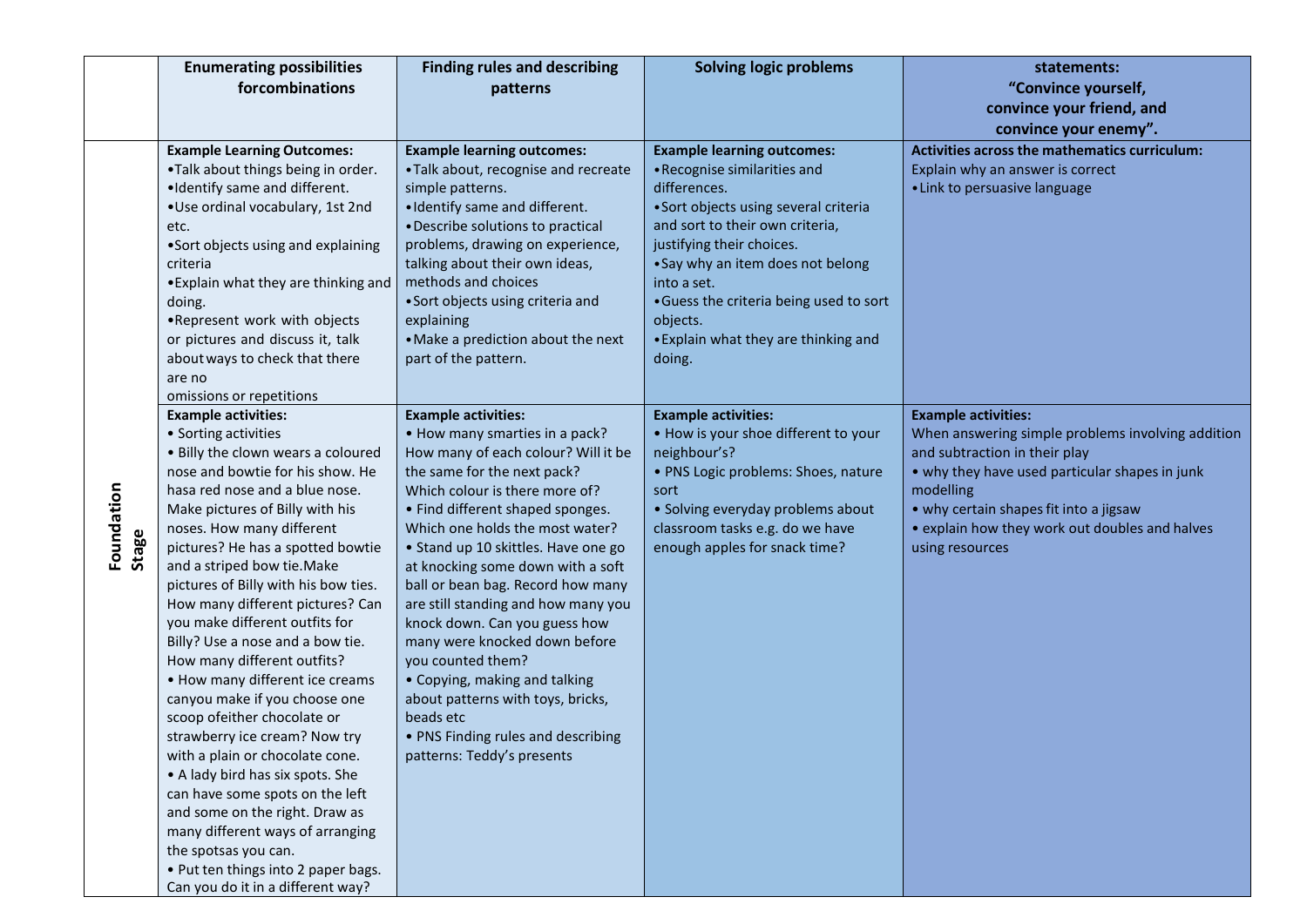| . PNS Finding all possibilities: In the |                                      |                                   |                                          |
|-----------------------------------------|--------------------------------------|-----------------------------------|------------------------------------------|
| café, working in sand, railway track    |                                      |                                   |                                          |
|                                         |                                      |                                   |                                          |
|                                         |                                      |                                   |                                          |
|                                         |                                      |                                   |                                          |
|                                         |                                      |                                   |                                          |
|                                         |                                      |                                   |                                          |
|                                         |                                      |                                   |                                          |
|                                         |                                      |                                   |                                          |
|                                         |                                      |                                   |                                          |
|                                         |                                      |                                   |                                          |
|                                         |                                      |                                   |                                          |
|                                         |                                      |                                   |                                          |
|                                         |                                      |                                   |                                          |
|                                         |                                      |                                   |                                          |
|                                         |                                      |                                   |                                          |
|                                         |                                      |                                   |                                          |
|                                         |                                      |                                   |                                          |
|                                         |                                      |                                   |                                          |
|                                         |                                      |                                   |                                          |
|                                         |                                      |                                   |                                          |
|                                         |                                      |                                   |                                          |
|                                         |                                      |                                   |                                          |
|                                         |                                      |                                   |                                          |
|                                         |                                      |                                   |                                          |
|                                         |                                      |                                   |                                          |
|                                         |                                      |                                   |                                          |
|                                         |                                      |                                   |                                          |
|                                         |                                      |                                   |                                          |
|                                         |                                      |                                   |                                          |
|                                         |                                      |                                   |                                          |
|                                         |                                      |                                   |                                          |
|                                         |                                      |                                   |                                          |
|                                         |                                      |                                   |                                          |
|                                         |                                      |                                   |                                          |
|                                         |                                      |                                   |                                          |
|                                         |                                      |                                   |                                          |
|                                         |                                      |                                   |                                          |
| <b>Working systematically Finding</b>   | <b>Generalising and conjecturing</b> | <b>Thinking strategically</b>     | <b>Reasoning, convincing and</b>         |
| all possibilities                       | <b>Explaining and justifying</b>     | <b>Interpreting</b>               | proof                                    |
| <b>Enumerating possibilities for</b>    | <b>Finding rules and describing</b>  | information                       | <b>Considering general</b>               |
| combinations                            | patterns                             | <b>Solving logic problems</b>     | statements:                              |
|                                         |                                      |                                   |                                          |
|                                         |                                      |                                   | "Convince yourself,                      |
|                                         |                                      |                                   | convince your friend, and                |
|                                         |                                      |                                   | convince your enemy".                    |
| <b>Example learning outcomes:</b>       | <b>Example learning outcomes:</b>    | <b>Example learning outcomes:</b> | <b>Activities across the mathematics</b> |
| · Identify same and different.          |                                      |                                   | curriculum:                              |
|                                         |                                      |                                   |                                          |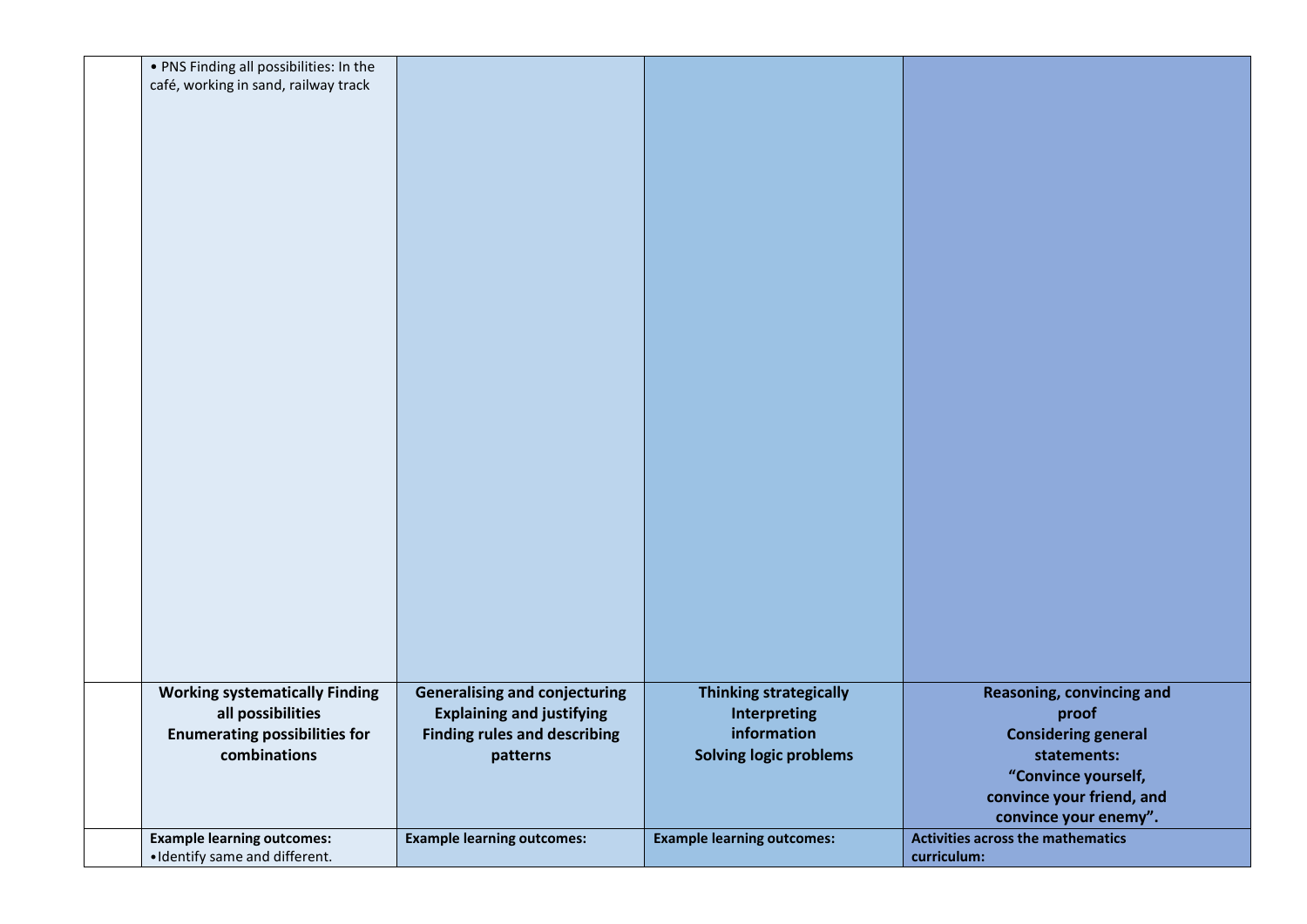|                   | • Record different answers in a        | • Describe and recreate simple       | • Use one piece of information and   | Explain why an answer is correct for               |
|-------------------|----------------------------------------|--------------------------------------|--------------------------------------|----------------------------------------------------|
|                   | systematic way, identifying why        | patterns involving numbers, shapes   | see what effect it has.              | example:                                           |
|                   | this is important and explaining how   | or items.                            | • Check that the answer meets all of | • showing how they know the multiples of two, five |
|                   | they have done this                    | • Decide<br>whether<br>examples      | the criteria.                        | or ten using resources such as Numicon or a        |
|                   | • Explain how answers differ.          | satisfygiven conditions.             | • Solve a problem using given facts. | number line or square                              |
|                   | • Recognise that there is sometimes    | • Describe ways of solving puzzles   | •Sort objects, number or shapes and  | • why a number sentence is correct or              |
|                   | more than one possible                 | and problems, explaining choices     | explain why an example does or does  | incorrect using known facts or resources,          |
|                   | answer to a problem.                   | and decisions.                       | not fit into a group                 | • why adding or subtracting zero has no effect,    |
|                   | • Give examples that match a given     | • Represent findings orally, using   |                                      | • how they know what half or quarter of a quantity |
|                   | statement and those that don't.        | pictures or practically.             |                                      | object or shape is                                 |
|                   | • Talk about patterns in their lists / | • Make a prediction about the next   |                                      |                                                    |
|                   | results.                               | part of the pattern and explain why. |                                      |                                                    |
|                   |                                        | • Recognise a simple relationship    |                                      |                                                    |
|                   |                                        | • Make predictions and conjectures   |                                      |                                                    |
|                   | <b>Example activities:</b>             | <b>Example activities:</b>           | <b>Example activities:</b>           | <b>Example activities:</b>                         |
|                   | • How many different ice creams can    | . Whose pencil case holds the        | • Shape or number Sudoku 2x2, 3x3    | • Convince a friend or enemy whether               |
| Year <sub>1</sub> | you make if you choose one scoop of    | most?                                | grids                                | general statements are true or false, for example: |
|                   | either chocolate or strawberry ice     | • Whose school bag holds the         | • Give me an example of  and         | • All triangles have 3 sides                       |
|                   | cream with a plain or chocolate        | most?                                | another eg give me an example of     | . When you add two numbers, you can change the     |
|                   | cone?                                  | • How many ways can you make a       | an even number, and another, a       | order of the numbers and the answer will be the    |
|                   | . Holly and Ivy are two of Santa's     | ten using Cuisenaire rods?           | pair of numbers with a sum of ten,   | same                                               |
|                   | elves. Holly wears a red hat and a red | • PNS Finding rules and describing   | and anotheretc                       | •You can make 4 different two-digit                |
|                   | tunic. Ivy wears a green hat and a     | patterns: Teddy's presents           | • PNS Logic problems: Toys,          | numbers with the digits 2 and 3                    |
|                   | green tunic. In the morning they get   | • nrich                              | Granny's garden                      | . When you add 10 to a number the ones digit stays |
|                   | dressed in the dark. How many ways     | http://nrich.maths.org/9009          | • Nrich                              | the same.                                          |
|                   | can Holly get dressed?                 | http://nrich.maths.org/9014          | http://nrich.maths.org/9036          | $\bullet$ 3 + 4 = 4 + 3 (Commutative law)          |
|                   | • Make a tower of 6 cubes (or a        | http://nrich.maths.org/8972          |                                      | . Odd one out: for example with 2D and 3D shape    |
|                   | snake or a train) using 2 colours. How |                                      |                                      | • Show me that  is the same as Eg show me that     |
|                   | many can you make?                     |                                      |                                      | $3 + 4 = 4 + 3$                                    |
|                   | • Put ten things into 2 paper bags.    |                                      |                                      | • Explain why the general patterns or rules they   |
|                   | How many different ways can you do     |                                      |                                      | found as part of 'finding rules and describing     |
|                   | it?                                    |                                      |                                      | patterns' are true.                                |
|                   | .In Teddy Town, teddies are either     |                                      |                                      | • http://nrich.maths.org/9016                      |
|                   | red or yellow and they live in red or  |                                      |                                      | (Link to persuasive language)                      |
|                   | yellow houses. There are 4 teddies - 2 |                                      |                                      |                                                    |
|                   | red and 2 yellow, and 4 houses - 2     |                                      |                                      |                                                    |
|                   | red and 2 yellow. Can you match        |                                      |                                      |                                                    |
|                   | each teddy to a house so that the      |                                      |                                      |                                                    |
|                   | four pairs are all different from each |                                      |                                      |                                                    |
|                   | other?                                 |                                      |                                      |                                                    |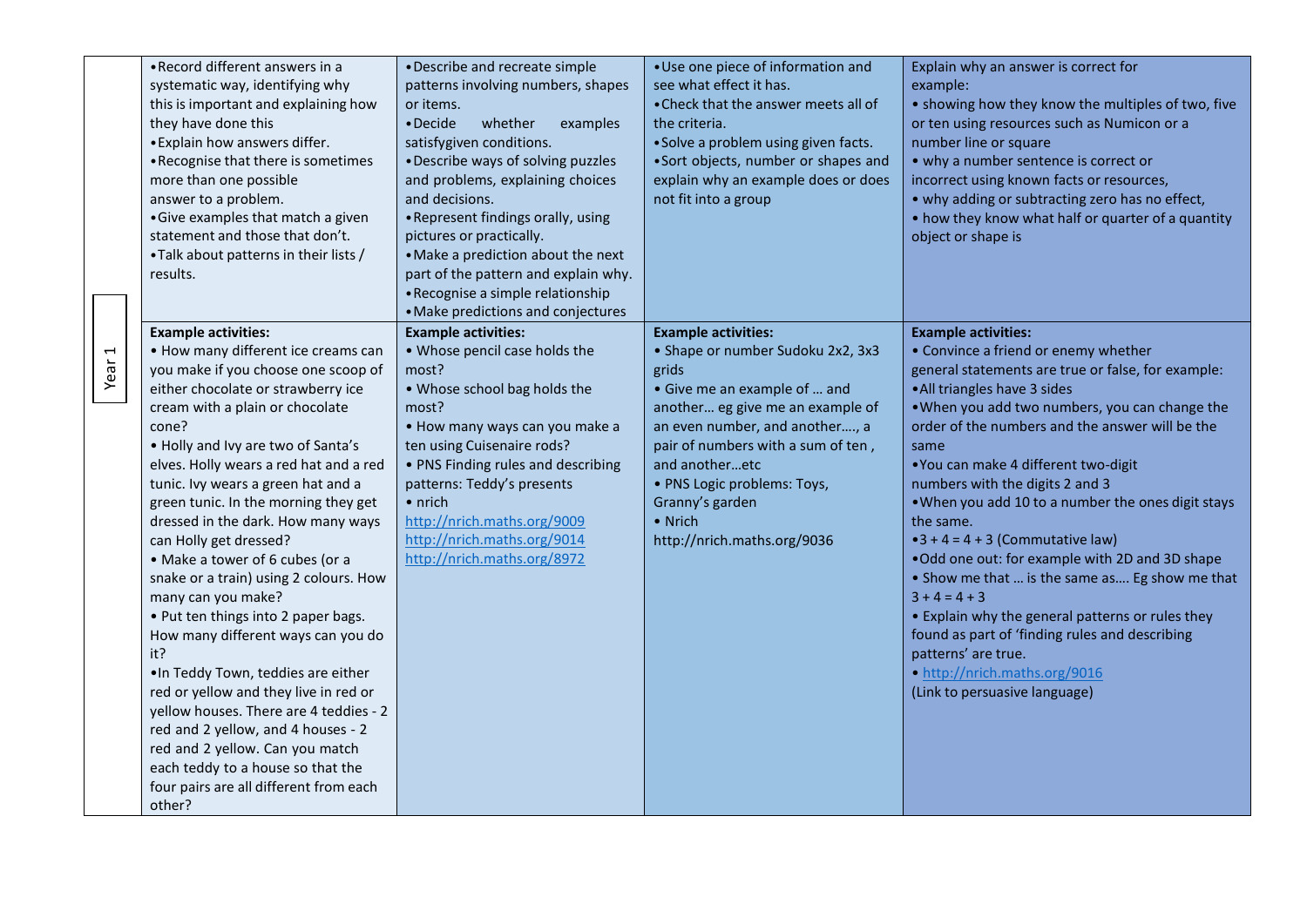| . You buy a lollypop for 6p and give  |                                      |                                        |                                                |
|---------------------------------------|--------------------------------------|----------------------------------------|------------------------------------------------|
| the exact money, how many different   |                                      |                                        |                                                |
| ways can you pay?                     |                                      |                                        |                                                |
| • List numbers which total 10         |                                      |                                        |                                                |
| . Billy the clown wears a coloured    |                                      |                                        |                                                |
| nose and bowtie for his show. He has  |                                      |                                        |                                                |
| a red nose and a blue nose, and a     |                                      |                                        |                                                |
| spotted bowtie and a striped bow tie. |                                      |                                        |                                                |
| How many different outfits can he     |                                      |                                        |                                                |
| appear in?                            |                                      |                                        |                                                |
| • PNS Finding all possibilities:      |                                      |                                        |                                                |
| Lollipops, down the path              |                                      |                                        |                                                |
| • Nrich http://nrich.maths.org/9798   |                                      |                                        |                                                |
|                                       |                                      |                                        |                                                |
|                                       |                                      |                                        |                                                |
|                                       |                                      |                                        |                                                |
|                                       |                                      |                                        |                                                |
|                                       |                                      |                                        |                                                |
|                                       |                                      |                                        |                                                |
|                                       |                                      |                                        |                                                |
|                                       |                                      |                                        |                                                |
|                                       |                                      |                                        |                                                |
|                                       |                                      |                                        |                                                |
|                                       |                                      |                                        |                                                |
|                                       |                                      |                                        |                                                |
|                                       |                                      |                                        |                                                |
|                                       |                                      |                                        |                                                |
|                                       |                                      |                                        |                                                |
|                                       |                                      |                                        |                                                |
|                                       |                                      |                                        |                                                |
|                                       |                                      |                                        |                                                |
|                                       |                                      |                                        |                                                |
|                                       |                                      |                                        |                                                |
|                                       |                                      |                                        |                                                |
| <b>Working systematically Finding</b> | <b>Generalising and conjecturing</b> | <b>Thinking strategically</b>          | Reasoning, convincing and                      |
| all possibilities                     | <b>Explaining and justifying</b>     | Interpreting                           | proof                                          |
| <b>Enumerating possibilities for</b>  | <b>Finding rules and describing</b>  | information                            | <b>Considering general</b>                     |
| combinations                          | patterns                             | <b>Solving logic problems</b>          | statements:                                    |
|                                       |                                      |                                        | "Convince yourself,                            |
|                                       |                                      |                                        | convince your friend, and                      |
|                                       |                                      |                                        | convince your enemy".                          |
|                                       |                                      |                                        |                                                |
| <b>Example learning outcomes:</b>     | <b>Example learning outcomes:</b>    | <b>Example learning outcomes:</b>      | Activities across the mathematics curriculum:  |
| • Use a systematic way to solve a     |                                      | • Solve a problem by identifying given | Explain why an answer is correct, for example: |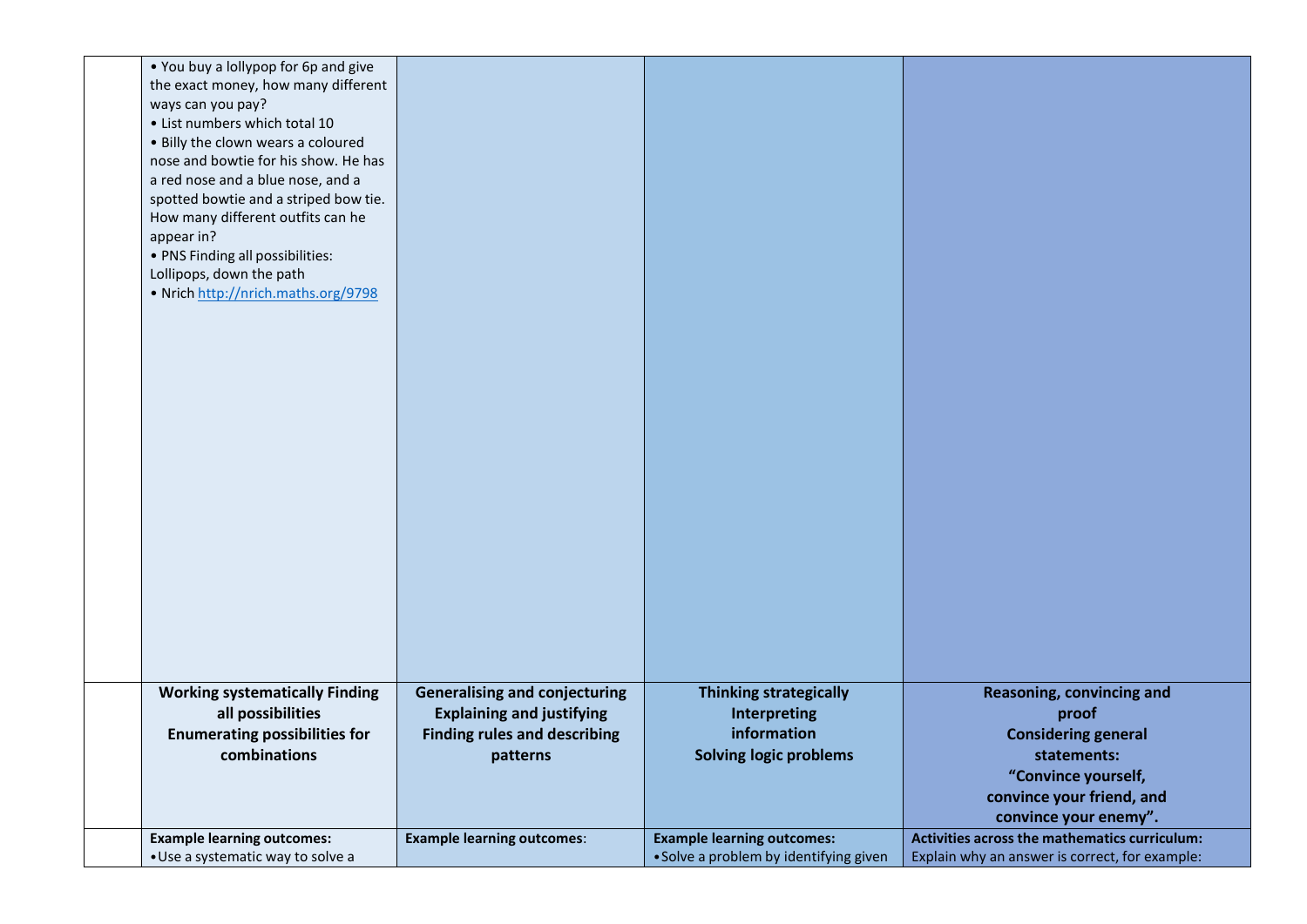|                   | problem.<br>• Create a systematic list of<br>possibilities.<br>•Talk about why it is a complete list<br>and how they have been systematic.<br>. Look for patterns and possible<br>general statements or relationships                                                                                                                                                                                                                                                                                                                                                                                                                                                                                                                                                                                                                                          | • Identify patterns and relationships<br>involving numbers or shapes, and<br>use these to solve problems.<br>• Talk about how a pattern will<br>continue and make predictions.<br>. Talk about the pattern generally,<br>discussing a general relationship or<br>statement in words<br>• Describe and explain methods,<br>choices and solutions to puzzles and<br>problems.                                                                                                                                                                                                                                                                                                                                                                              | facts and prioritising them.<br>• Identify necessary information for<br>solving problems<br>• Confirm that they have found the<br>correct solution by checking in<br>another way.<br>• Use recording to help them make<br>sense of the information given<br>and to find missing information                                                  | • use known facts or inverse operations or place<br>value or resources such as Dienes or Numicon or a<br>number line to show why a number sentence is<br>correct or incorrect,<br>• use resources to show how they know how to find<br>a fraction of a quantity or shape or object and that<br>$2/4 = 1/2$<br>• how they have compared and ordered items by<br>measuring<br>• why different combinations of coins might have<br>the same value<br>• why times expressed in different ways may be the<br>same<br>• how they solved problems using pictograms,<br>tallies or block diagrams                                                                                                                                                                                                                                                                                                                                                                                      |
|-------------------|----------------------------------------------------------------------------------------------------------------------------------------------------------------------------------------------------------------------------------------------------------------------------------------------------------------------------------------------------------------------------------------------------------------------------------------------------------------------------------------------------------------------------------------------------------------------------------------------------------------------------------------------------------------------------------------------------------------------------------------------------------------------------------------------------------------------------------------------------------------|----------------------------------------------------------------------------------------------------------------------------------------------------------------------------------------------------------------------------------------------------------------------------------------------------------------------------------------------------------------------------------------------------------------------------------------------------------------------------------------------------------------------------------------------------------------------------------------------------------------------------------------------------------------------------------------------------------------------------------------------------------|----------------------------------------------------------------------------------------------------------------------------------------------------------------------------------------------------------------------------------------------------------------------------------------------------------------------------------------------|--------------------------------------------------------------------------------------------------------------------------------------------------------------------------------------------------------------------------------------------------------------------------------------------------------------------------------------------------------------------------------------------------------------------------------------------------------------------------------------------------------------------------------------------------------------------------------------------------------------------------------------------------------------------------------------------------------------------------------------------------------------------------------------------------------------------------------------------------------------------------------------------------------------------------------------------------------------------------------|
| Year <sub>2</sub> | <b>Example activities:</b><br>• If three bears, a red bear, a yellow<br>bear and a green bear, play each<br>other at table tennis, each taking it in<br>turns to play another bear, how<br>many games will there be?<br>• How many different football strips<br>could you make choosing from 2 T-<br>shirts and 2 pairs of shorts?<br>• How many different numbers can<br>you make with the digits 1, 2 and 3?<br>• Arrange 3 different coloured<br>Smarties in different ways<br>• List pairs of number which have a<br>ones digit of 3 when added together<br>• List pairs of numbers with a<br>difference of 3<br>• Use 7 cubes - 5 of them of one<br>colour and 2 of another colour. These<br>7 have all to be joined together. The<br>five that are of one colour must all<br>touch the table that you are working<br>on. The two that are of a different | <b>Example activities:</b><br>• Make a family of multi-link<br>animals, eg a baby dog:<br>How many cubes? Make the next<br>one in the dog family: How many<br>cubes?<br>Make the next members of the dog<br>family How many cubes for each<br>one? How many cubes for the 100th<br>member? Can you see a patterns?<br>How can you work out how many<br>cubes for any dog in the family?<br>. If you fill your pencil case with<br>pennies how rich are you? What<br>about 2pence pieces? 10 pence<br>pieces?<br>• How high is your chair? Your<br>table? Your door? How high would<br>they need to be for a giant child<br>double your height?<br>• If a bank only has 2p and 5p coins,<br>what amounts can you make?<br>• Make multi-link towers of the | <b>Example activities:</b><br>• Give me an example of  and<br>another eg give me an example of a<br>pair of numbers with a difference of<br>2, and another, a multiple of 3, and<br>anotheretc<br>• Shape or number Sudoku 3x3, 4x4<br>grids<br>• PNS Logic problems: Shape puzzler,<br>sandwich shop<br>. Nrich http://nrich.maths.org/9036 | <b>Example activities:</b><br>• Explain why the general patterns or rules they<br>found as part of 'finding rules and describing<br>patterns' are true.<br>• Convince a friend or enemy whether these<br>statements are true or false. Explain their thinking,<br>showing why a general statement may be true or<br>not true with the use of particular examples. For<br>example:<br>When you subtract ten from a number, the ones<br>digit stays the same<br>You can add 9 to a number by adding 10 and<br>subtracting 1<br>All even numbers end in 0, 2, 4, 6, 8<br>A cube has 9 faces<br>If you have 3 digits, and use each one exactly once<br>in a three-digit number, you can make 9 different<br>three digit numbers<br>. Odd one out activities eg looking at three<br>numbers such as 2, 15, 30, decide which is the odd<br>one out and convince your friend<br>• Same and different activities eg 2D and 3D shapes<br>• Show me that  is the same as Eg show me that |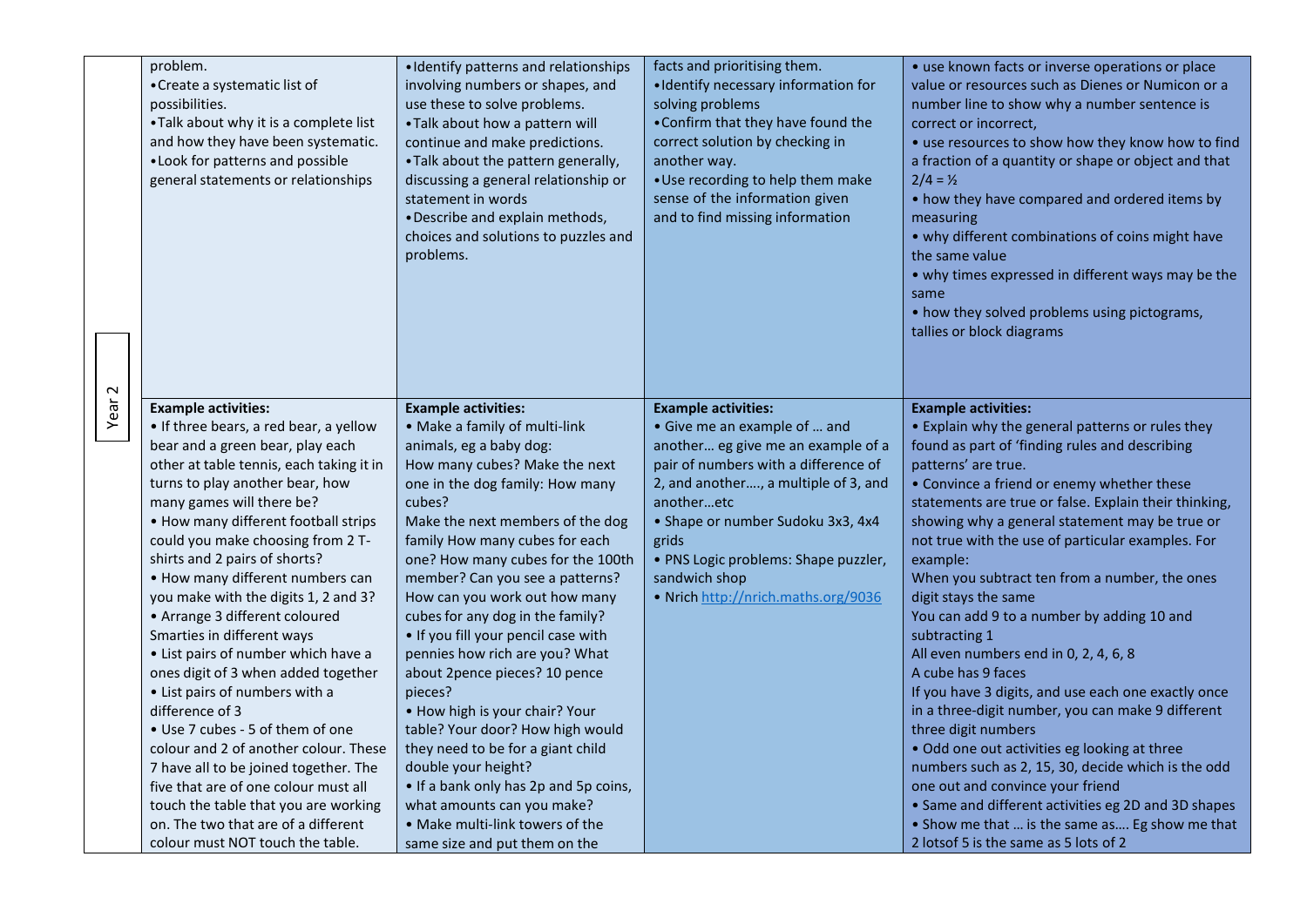|           | How many different shapes can you<br>find?<br>• PNS Finding all possibilities: Maisie<br>and the maze, line of symmetry<br>• Nrich http://nrich.maths.org/9798                                                                                                     | corners of a square. How many<br>cubes did you use? Make your<br>towers a different size but keep<br>them all the same. How many now?<br>Try with a triangle or a pentagon.<br>• PNS Finding rules and describing<br>patterns: Hop scotch grid<br>• http://nrich.maths.org/9009<br>http://nrich.maths.org/9014<br>http://nrich.maths.org/8972 |                                                                                                                                                                                                                                                         | • Nrich http://nrich.maths.org/9016<br>(Link to persuasive language)                                                                                                                                                                                                                                                                                                      |
|-----------|--------------------------------------------------------------------------------------------------------------------------------------------------------------------------------------------------------------------------------------------------------------------|-----------------------------------------------------------------------------------------------------------------------------------------------------------------------------------------------------------------------------------------------------------------------------------------------------------------------------------------------|---------------------------------------------------------------------------------------------------------------------------------------------------------------------------------------------------------------------------------------------------------|---------------------------------------------------------------------------------------------------------------------------------------------------------------------------------------------------------------------------------------------------------------------------------------------------------------------------------------------------------------------------|
|           | <b>Working systematically Finding</b><br>all possibilities<br><b>Enumerating possibilities for</b><br>combinations                                                                                                                                                 | <b>Generalising and conjecturing</b><br><b>Explaining and justifying</b><br><b>Finding rules and describing</b><br>patterns                                                                                                                                                                                                                   | <b>Thinking strategically</b><br>Interpreting<br>information<br><b>Solving logic problems</b>                                                                                                                                                           | Reasoning, convincing and<br>proof<br><b>Considering general</b><br>statements:<br>"Convince yourself,<br>convince your friend, and<br>convince your enemy".                                                                                                                                                                                                              |
| w<br>Year | <b>Example learning outcomes:</b><br>. Prove that they have found all<br>possible answers by being<br>systematic.<br>• Use patterns to make predictions<br>about the number of combinations<br>• Use patterns to talk about<br>general statements or relationships | <b>Example learning outcomes:</b><br>• Generate patterns by considering<br>examples systematically in an<br>investigation<br>· Make predictions based on<br>patterns in results in an<br>investigation<br>• Make general statements and<br>discuss                                                                                            | <b>Example learning outcomes:</b><br>• Solve a puzzle by identifying the<br>facts and prioritising them.<br>• Use one piece of information in<br>the problem and see what effect it<br>has.<br>· Identify necessary information for<br>solving problems | Activities across the mathematics curriculum:<br>Explain why an answer is correct, for example:<br>· use known facts or inverse operations or place<br>value or resources such as dienes or a number line<br>to show why a number sentence is correct or<br>incorrect,<br>• Use resources such as dienes and place value<br>counters to show how they used column methods |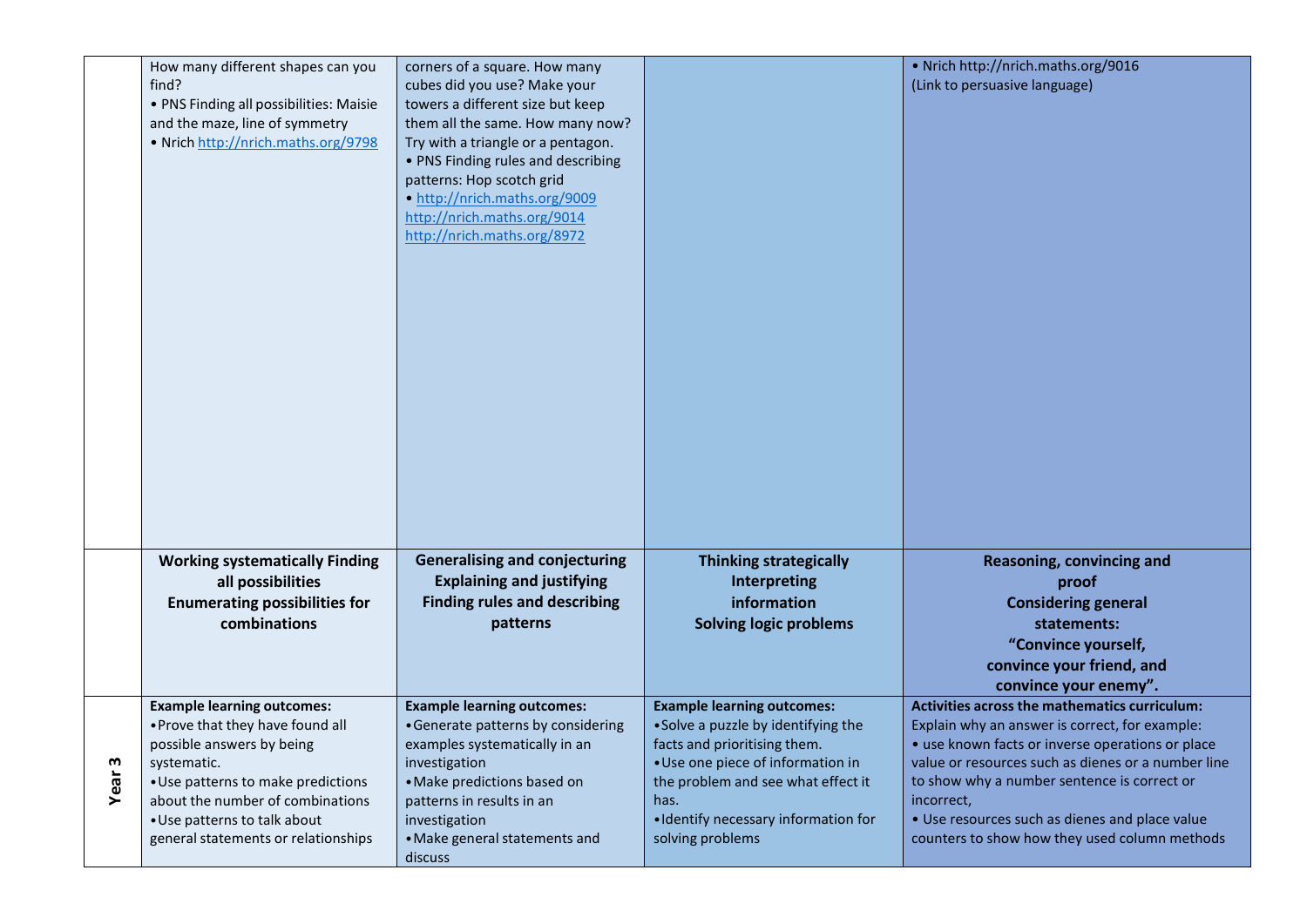|                                                                                                                                                                                                                                                                                                                                                                                                                                                                                                                                                                                                                                      | relationships using everyday<br>language<br>• Describe and explain methods,<br>choices and solutions to puzzles and<br>problems.<br>• Continue more complex patterns.                                                                                                                                                                                                                                                                                                                                                                                              | • Check that their solution meets all<br>the criteria.                                                                                                                                                                                                                                                                                                                                   | for addition and subtraction, demonstrating that<br>ten ones is one ten and ten tens is one hundred<br>• Use resources to show how they know what one<br>tenth of a number is<br>• Use resources or pictures to show how they know<br>what a fraction of a number is and to show<br>equivalent fractions<br>. How they know what the perimeter of a shape is<br>. Why times expressed in different ways may be the<br>same<br>. How they use conversions between metric units of<br>measurements to solve problems (eg m,, cm, mm,<br>kg, g, l ml)<br>• Why a full turn is the same as four quarter turns<br>etc<br>• How they solved problems using bar charts,<br>pictograms and tables                                                                                             |
|--------------------------------------------------------------------------------------------------------------------------------------------------------------------------------------------------------------------------------------------------------------------------------------------------------------------------------------------------------------------------------------------------------------------------------------------------------------------------------------------------------------------------------------------------------------------------------------------------------------------------------------|--------------------------------------------------------------------------------------------------------------------------------------------------------------------------------------------------------------------------------------------------------------------------------------------------------------------------------------------------------------------------------------------------------------------------------------------------------------------------------------------------------------------------------------------------------------------|------------------------------------------------------------------------------------------------------------------------------------------------------------------------------------------------------------------------------------------------------------------------------------------------------------------------------------------------------------------------------------------|---------------------------------------------------------------------------------------------------------------------------------------------------------------------------------------------------------------------------------------------------------------------------------------------------------------------------------------------------------------------------------------------------------------------------------------------------------------------------------------------------------------------------------------------------------------------------------------------------------------------------------------------------------------------------------------------------------------------------------------------------------------------------------------|
| <b>Example activities:</b><br>. Billy the clown wears a coloured<br>nose and bowtie for his<br>show. He has a red nose and a<br>blue nose, and a spotted bowtie<br>and a striped bow tie. How many<br>different outfits can he appear in?<br>How many outfits if he buys a new<br>nose and bow tie?<br>• List trios of numbers which<br>total 101<br>• List numbers which leave a<br>remainder when divided by 5<br>• Find the shapes which straight<br>sides which can be found by<br>cutting a square in to two pieces<br>• PNS Finding all possibilities:<br>fireworks, Susie the snake<br>• Nrich<br>http://nrich.maths.org/9803 | <b>Example activities:</b><br>• Draw a 2x2 square on a 100<br>square. Add the diagonals. What do<br>you notice? Will it always be true?<br>Try different shaped squares/<br>rectangles.<br>• Make a net for a cube. How many<br>different cube nets can you find?<br>• Which numbers can you make<br>using only four 3s and any<br>combinations of operations?<br>• PNS Finding rules and describing<br>patterns:<br>Hop scotch grid, Party bags, L-<br>shaped models<br>http://nrich.maths.org/8915<br>http://nrich.maths.org/8917<br>http://nrich.maths.org/8909 | <b>Example activities:</b><br>• Give me an example of  and<br>another e.g., give me an example of<br>a fraction equal to 1/2, and<br>anothera pair of numbers which<br>total 100, and anotheretc.<br>• Shape or number Sudoku, 3x3<br>grids and sets of 3x3 grids e.g., 9 x9<br>· PNS Logic problems: coloured<br>shapes, Rebecca's school day<br>• Nrich<br>http://nrich.maths.org/8944 | <b>Example activities:</b><br>• Convince a friend or enemy whether these<br>statements are true or false. Explain their thinking,<br>showing why a general statement may be true or<br>not true with the use of particular examples. For<br>example:<br>Any odd number is one more than an even number<br>Any even number can be made as the sum of two<br>odd numbers<br>The multiples of 4 are always even<br>• Odd one out activities<br>• Same and Different Activities<br>• Show me that  is the same as E.g., show me<br>that a litre is the same as two lots of 500 ml<br>• Explain why the general patterns or rules they<br>found as part of 'finding rules and describing<br>patterns' are true.<br>• Nrich<br>http://nrich.maths.org/8921<br>(Link to persuasive language) |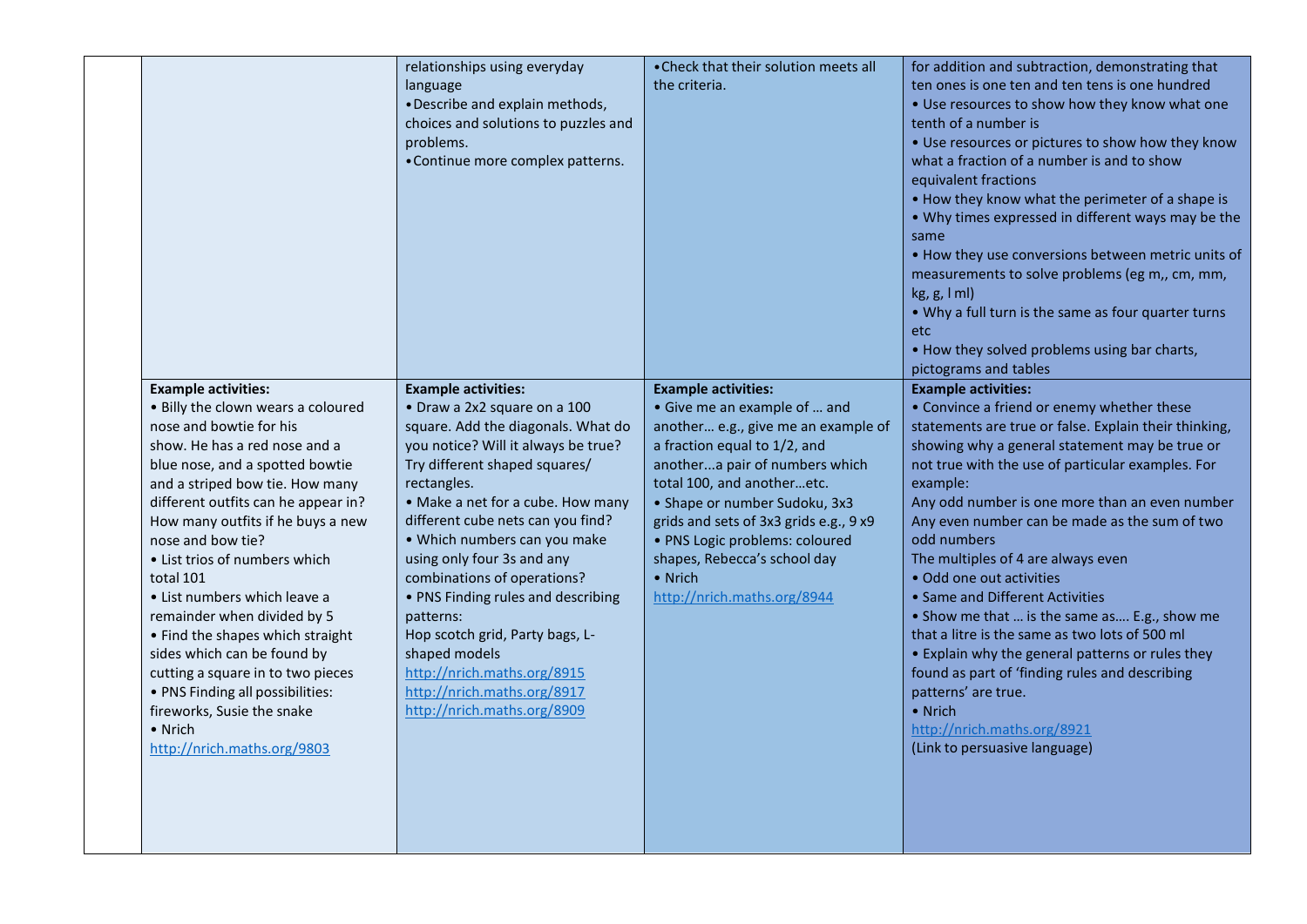|     | <b>Working systematically Finding</b>                                  | <b>Generalising and conjecturing</b>                            | <b>Thinking strategically</b>                                            | Reasoning, convincing and                                                        |
|-----|------------------------------------------------------------------------|-----------------------------------------------------------------|--------------------------------------------------------------------------|----------------------------------------------------------------------------------|
|     | all possibilities                                                      | <b>Explaining and justifying</b>                                | Interpreting                                                             | proof                                                                            |
|     | <b>Enumerating possibilities for</b>                                   | <b>Finding rules and describing</b>                             | information                                                              | <b>Considering general</b>                                                       |
|     | combinations                                                           | patterns                                                        | <b>Solving logic problems</b>                                            | statements:                                                                      |
|     |                                                                        |                                                                 |                                                                          | "Convince yourself,                                                              |
|     |                                                                        |                                                                 |                                                                          | convince your friend, and<br>convince your enemy".                               |
|     | <b>Example learning outcomes:</b>                                      | <b>Example learning outcomes:</b>                               | <b>Example learning outcomes:</b>                                        | Activities across the mathematics curriculum:                                    |
|     | •Solve a problem by checking                                           | . Report solutions to puzzles and                               | •Solve a problem by identifying and                                      | Explain why an answer is correct, for example:                                   |
|     | possible solutions against given                                       | problems, giving explanations and                               | prioritising given facts and                                             | • use known facts or inverse operations or place                                 |
|     | criteria.                                                              | reasoning orally and in writing,                                | information, checking possible                                           | value or resources such as dienes or a number line                               |
|     | • List possible answers in a<br>systematic way efficiently.            | using diagrams and symbols<br>•Use patterns to make predictions | solutions against given criteria.<br>.Identify necessary information for | to show why a number sentence is correct or<br>incorrect                         |
| 4   | •Justify the approach as being                                         | and general statements.                                         | solving problems                                                         | • Use resources such as dienes and place value                                   |
| ear | systematic.                                                            | .Talk about the justification for the                           | •Solve a problem by identifying and                                      | counters to show how they used column methods                                    |
| ≻   | •Prove that all items are listed                                       | general statement.                                              | prioritising given facts and                                             | for addition and subtraction,                                                    |
|     | •Make a general statement and<br>provide a convincing argument that it | •Describe and continue more<br>complex patterns.                | information.                                                             | • Explain how they solved word problems: choosing<br>operations and disregarding |
|     | is true.                                                               | •Draw conclusions from                                          |                                                                          | unnecessary information and checking their                                       |
|     | •Use a pattern to predict the next                                     | investigations and explain their                                |                                                                          | answers                                                                          |
|     | number of combinations                                                 | reasoning                                                       |                                                                          | • Explain what they know about multiplying by 0<br>and 1, and dividing by 1      |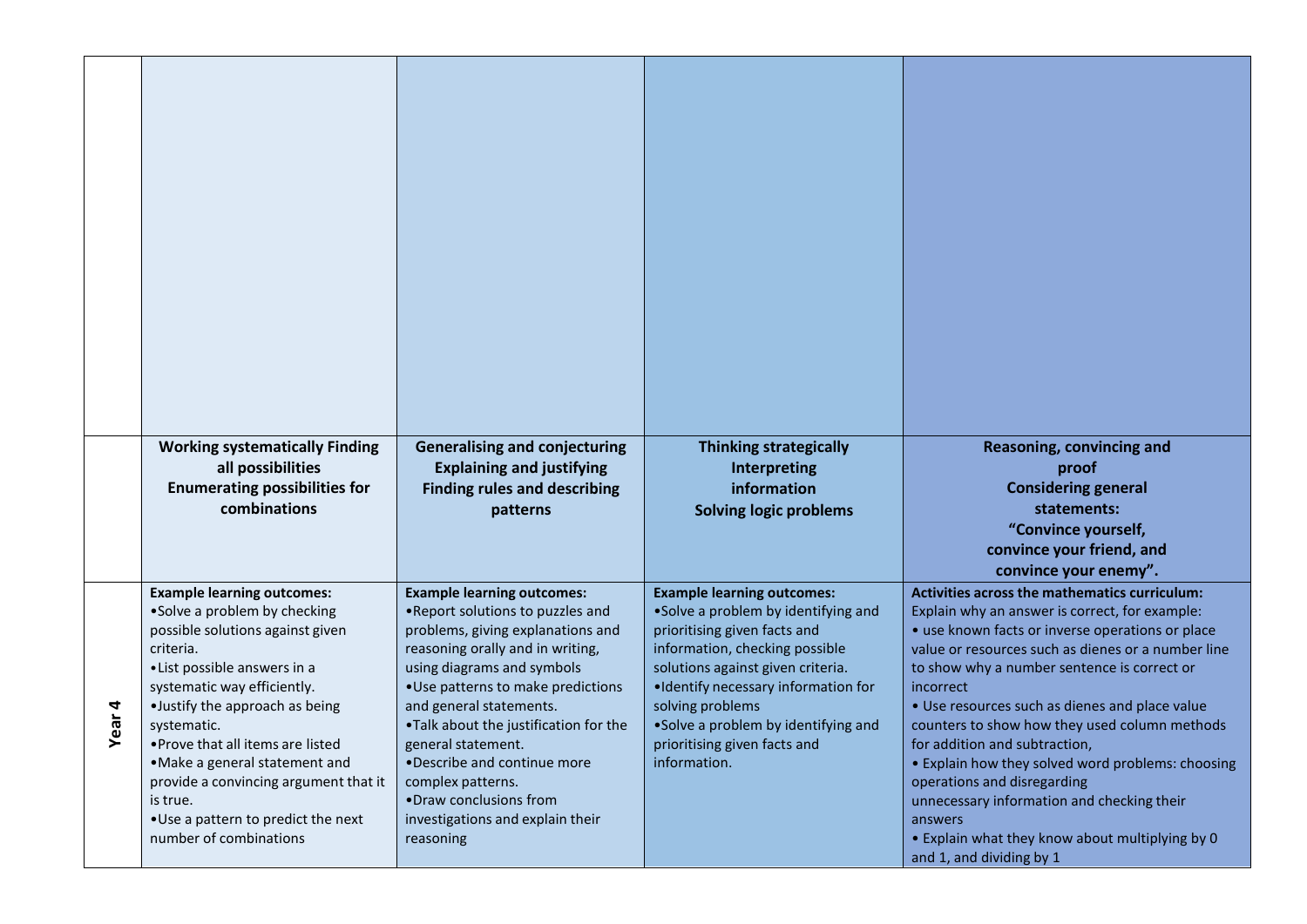|                                                                                                                                                                                                                                                                                                                                                                                                                                                                                          |                                                                                                                                                                                                                                                                                                                                                                                                                                                                                                                                                                 |                                                                                                                                                                                                                                                                                                                                                                                                                                                                                                                                    | • Use an array to explain how to find factors of a<br>number, and how to multiply two- or three-digit<br>number by a one-digit number using the distributive<br>law<br>• Use resources or diagrams to show equivalent<br>fractions and how to find a non-unit fraction of a<br>quantity or shape<br>• how they use conversions between metric units of<br>measurements to solve problems (eg km, m, hour,<br>minute)<br>• how they found the area of a shape<br>• why analogue and digital, and 12 and 24 hour<br>times might be the same                                                                                                                                                                                                                                                                                                                                                                                                                                                                                                                      |
|------------------------------------------------------------------------------------------------------------------------------------------------------------------------------------------------------------------------------------------------------------------------------------------------------------------------------------------------------------------------------------------------------------------------------------------------------------------------------------------|-----------------------------------------------------------------------------------------------------------------------------------------------------------------------------------------------------------------------------------------------------------------------------------------------------------------------------------------------------------------------------------------------------------------------------------------------------------------------------------------------------------------------------------------------------------------|------------------------------------------------------------------------------------------------------------------------------------------------------------------------------------------------------------------------------------------------------------------------------------------------------------------------------------------------------------------------------------------------------------------------------------------------------------------------------------------------------------------------------------|----------------------------------------------------------------------------------------------------------------------------------------------------------------------------------------------------------------------------------------------------------------------------------------------------------------------------------------------------------------------------------------------------------------------------------------------------------------------------------------------------------------------------------------------------------------------------------------------------------------------------------------------------------------------------------------------------------------------------------------------------------------------------------------------------------------------------------------------------------------------------------------------------------------------------------------------------------------------------------------------------------------------------------------------------------------|
| <b>Example activities:</b><br>• How many different ice creams can<br>you make if you choose one scoop of<br>either chocolate or<br>strawberry ice cream with a plain or<br>chocolate cone? Add in other<br>flavours of ice cream, different types<br>of cone, and then chocolate or toffee<br>sauce on top.<br>• List numbers which leave a<br>remainder of 1 when divided by 7<br>• PNS Finding all possibilities: sheep<br>dog trials, 3 digits<br>. Nrich http://nrich.maths.org/9803 | <b>Example activities:</b><br>• How many squares on a chess<br>board?<br>• Add three consecutive numbers.<br>What do you notice about the<br>answer?<br>Now try adding 5, 7, 9 consecutive<br>numbers.<br>• Find the number of vertices, faces<br>and edges on some 3D shapes. Do<br>you notice a pattern? Is there a<br>separate pattern for prisms and<br>pyramids?<br>• PNS Finding rules and describing<br>patterns: Party bags, L shaped<br>models<br>• Nrich<br>http://nrich.maths.org/8915<br>http://nrich.maths.org/8917<br>http://nrich.maths.org/8909 | <b>Example activities:</b><br>• Give me an example of  and<br>another eg give me an example of a<br>rectangle with perimeter of 24cm,<br>and another, three consecutive<br>numbers with an odd total, and<br>anotheretc<br>• Think of a number Double it,<br>add 15 subtract 3, halve it, take away<br>the number you first thought<br>of. Now I will read your mind, the<br>answer is 6! Why does it work? Make<br>up your own<br>• PNS Logic problems: shape puzzle,<br>boys and girls<br>• Nrich<br>http://nrich.maths.org/8944 | <b>Example activities:</b><br>• Convince a friend or enemy whether general<br>statements are true or false. Explain their thinking,<br>showing why a general statement may be true or<br>not true with the use of particular examples and<br>mathematical patterns and properties. For example:<br>Any odd number is double a number add 1<br>If you multiply a number by 10 the digits move one<br>place to the left<br>The number of lines of reflective symmetry in a<br>regular polygon is equal to the number of sides of<br>the polygon<br>The sum of three odd numbers is odd<br>· Odd one out activities<br>• Same and different activities for example with 2D<br>and 3D shapes<br>• Show me that  is the same as E.g., show me<br>that $\frac{1}{4}$ of 24 is 6<br>• Explain why odd numbers added to odd numbers<br>have even totals, etc.,<br>• Explain why the general patterns or rules they<br>found as part of 'finding rules and describing<br>patterns' are true.<br>• Nrich<br>http://nrich.maths.org/8921<br>(Link to persuasive language) |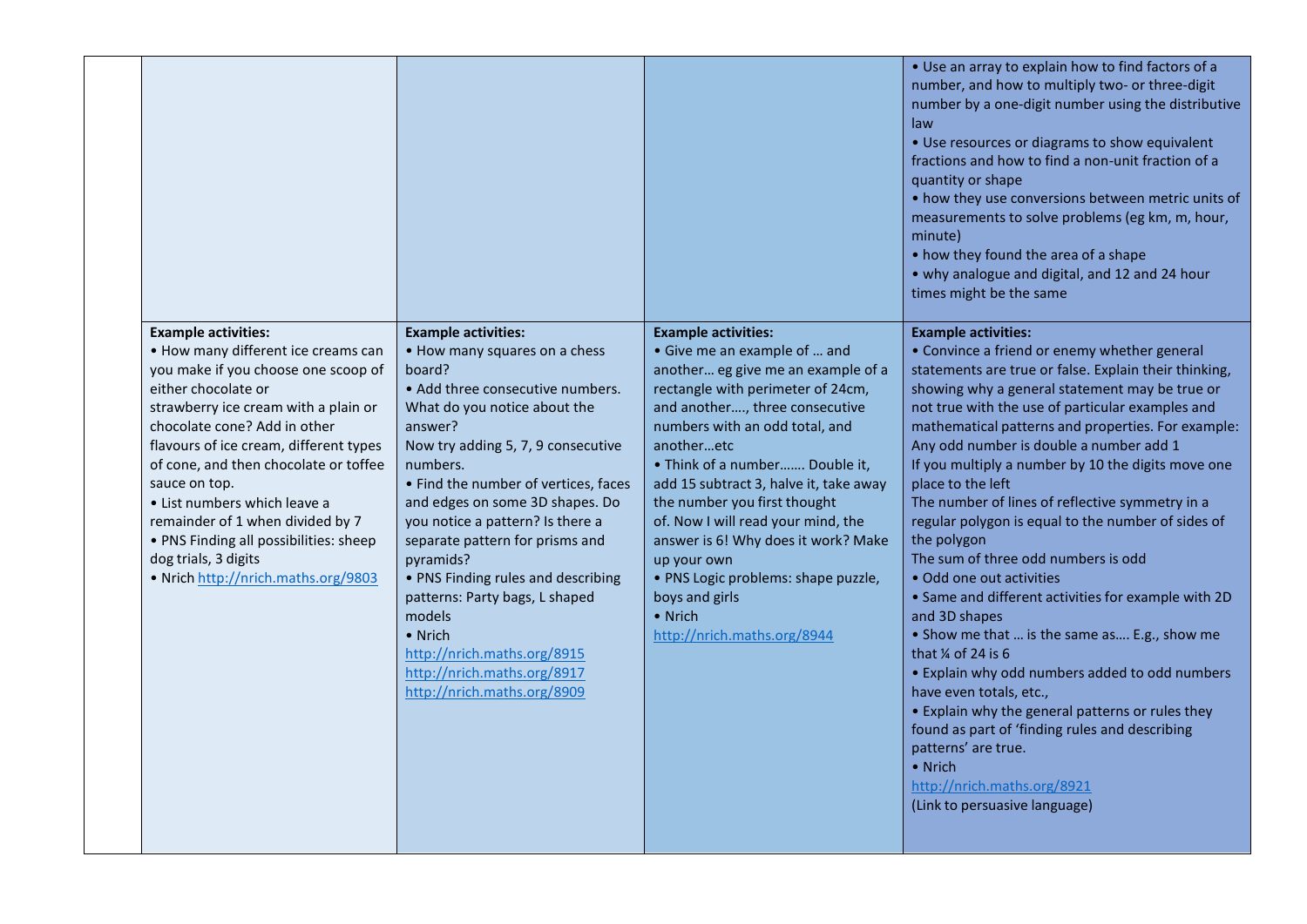|             | <b>Working systematically Finding</b><br>all possibilities<br><b>Enumerating possibilities for</b><br>combinations                                                                                                                                                                                                                                                                                                                       | <b>Generalising and conjecturing</b><br><b>Explaining and justifying</b><br><b>Finding rules and describing</b><br>patterns                                                                                                                                                                                                                                                                                                                                                                                    | <b>Thinking strategically</b><br><b>Interpreting</b><br>information<br><b>Solving logic problems</b>                                                                                                                                                                                                                                                                                                                                                                      | Reasoning, convincing and<br>proof<br><b>Considering general</b><br>statements:<br>"Convince yourself,<br>convince your friend, and<br>convince your enemy".                                                                                                                                                                                                                                                                                                                                                                                                                                                                                                                                                                                                         |
|-------------|------------------------------------------------------------------------------------------------------------------------------------------------------------------------------------------------------------------------------------------------------------------------------------------------------------------------------------------------------------------------------------------------------------------------------------------|----------------------------------------------------------------------------------------------------------------------------------------------------------------------------------------------------------------------------------------------------------------------------------------------------------------------------------------------------------------------------------------------------------------------------------------------------------------------------------------------------------------|---------------------------------------------------------------------------------------------------------------------------------------------------------------------------------------------------------------------------------------------------------------------------------------------------------------------------------------------------------------------------------------------------------------------------------------------------------------------------|----------------------------------------------------------------------------------------------------------------------------------------------------------------------------------------------------------------------------------------------------------------------------------------------------------------------------------------------------------------------------------------------------------------------------------------------------------------------------------------------------------------------------------------------------------------------------------------------------------------------------------------------------------------------------------------------------------------------------------------------------------------------|
| LN,<br>Year | <b>Example learning outcomes:</b><br>• Find all possibilities by working<br>systematically.<br>• Prove all possibilities are listed<br>• Recognise when reasoning is<br>systematic and when it is not.<br>· Identify a pattern to make a<br>prediction of the number of<br>possibilities.<br>• Make a general statement and<br>provide a convincing argument and<br>apply this to other situations with<br>similar or more combinations. | <b>Example learning outcomes:</b><br>• Generate patterns through<br>systematic examples in an<br>investigation identify and describe<br>patterns using<br>mathematical language<br>• Accurately predict a later term in a<br>pattern or sequence<br>• Use a pattern to suggest and test<br>general statements.<br>• Provide a convincing argument for<br>the general statement.<br>•Draw conclusions from<br>investigations and explain their<br>reasoning using words, symbols or<br>diagrams, as appropriate | <b>Example learning outcomes:</b><br>• Use one piece of information in<br>more complex problems and see<br>what effect it has.<br>.Identify necessary information for<br>solving problems<br>• Check that the answer meets<br>the criteria.<br>•Choose and use a recording system<br>to organise the given information<br>independently.<br>•Use appropriate language that is<br>associated with this type of logic<br>problem, e.g. 'If this  then this will<br>change ' | Activities across the mathematics curriculum:<br>Explain why an answer is correct, for example:<br>• use known facts or inverse operations or place<br>value or resources such as dienes or a number line<br>to show why a number sentence is correct or<br>incorrect<br>• Use resources such as dienes and place value<br>counters to show how they used column methods<br>for addition and subtraction,<br>• Use an array to show the distributive law and use<br>this to explain their written methods for long<br>multiplication<br>• Explain how they solved word problems: choosing<br>operations and disregarding unnecessary<br>information and checking their answers<br>• Explain common factors and multiples using an<br>array, number line or resources |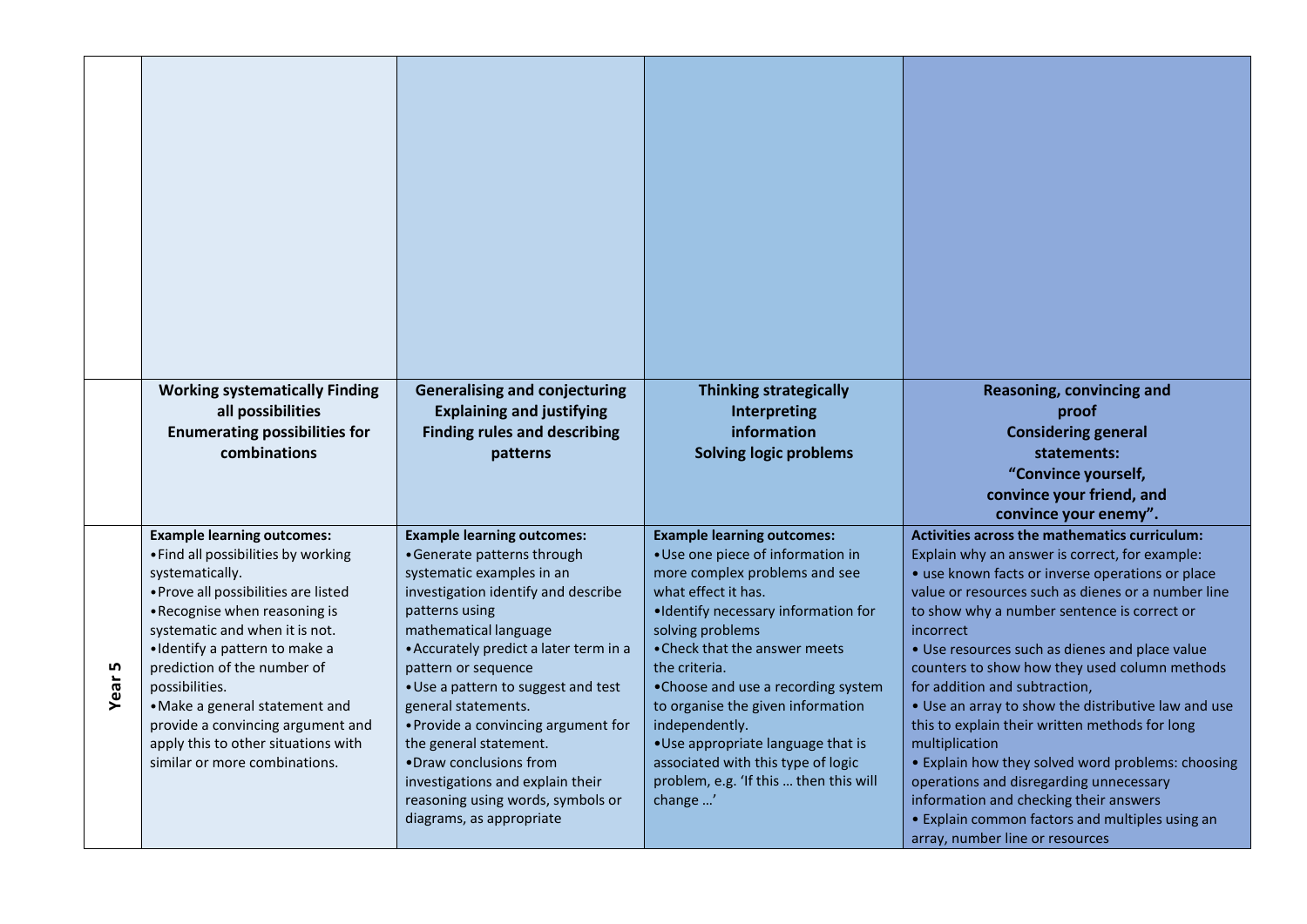|                                       |                                        |                                       | • Prove whether a number is prime or not using an<br>array or resources or known facts<br>• Use resources or diagrams to show equivalent<br>fractions and how to add and subtract fractions<br>with denominators which<br>are the same or multiples of the same number<br>• how they use conversions between metric units<br>and between metric and imperial units of<br>measurements to solve problems<br>• how they use facts about angles at a point or<br>making a straight line to solve problems<br>• how they solve problems using line graphs and<br>tables |
|---------------------------------------|----------------------------------------|---------------------------------------|---------------------------------------------------------------------------------------------------------------------------------------------------------------------------------------------------------------------------------------------------------------------------------------------------------------------------------------------------------------------------------------------------------------------------------------------------------------------------------------------------------------------------------------------------------------------|
| <b>Example activities:</b>            | <b>Example activities:</b>             | <b>Example activities:</b>            | <b>Example activities:</b>                                                                                                                                                                                                                                                                                                                                                                                                                                                                                                                                          |
| . Billy the clown wears a coloured    | • The Tower of Hanoi Move all the      | • Give me an example of  and          | • Convince a friend or enemy whether these                                                                                                                                                                                                                                                                                                                                                                                                                                                                                                                          |
| nose and bowtie for his show. He has  | discs to the right hand tower.         | another e.g., give me an example of   | general are true or false or sometimes true.                                                                                                                                                                                                                                                                                                                                                                                                                                                                                                                        |
| a red nose and a blue nose, and a     | Only move one disc at a time.          | two fractions with a total of 2, and  | . Explain their thinking, with the use of particular                                                                                                                                                                                                                                                                                                                                                                                                                                                                                                                |
| spotted bowtie and                    | Never put a large disc on a smaller    | another, a 3D shape with at least     | examples and mathematical patterns and                                                                                                                                                                                                                                                                                                                                                                                                                                                                                                                              |
| a striped bow tie. How many           | one. What is the smallest number of    | two triangular faces, and             | properties.                                                                                                                                                                                                                                                                                                                                                                                                                                                                                                                                                         |
| different outfits can he appear in?   | moves? Try different numbers of        | anotheretc.,                          | For example:                                                                                                                                                                                                                                                                                                                                                                                                                                                                                                                                                        |
| How many outfits if he buys a new     | different-sized disks.                 | • Andrea, Peter, Debra and Simon are  | A multiple of 6 is a multiple of 2 and 3                                                                                                                                                                                                                                                                                                                                                                                                                                                                                                                            |
| nose and bow tie? What about if he    | . If you have 3 towns, and each one    | each wearing one of black, red,       | The digits of multiples of nine add up to 9                                                                                                                                                                                                                                                                                                                                                                                                                                                                                                                         |
| decides to wear a hat as well and     | has one road to the others, how        | yellow and green T-shirts. Use the    | The product of two consecutive numbers is even                                                                                                                                                                                                                                                                                                                                                                                                                                                                                                                      |
| buys a yellow and an orange hat too?  | many roads? How many roads for 4,      | following clues to find out which     | Angles on a straight line add up to 180 degrees                                                                                                                                                                                                                                                                                                                                                                                                                                                                                                                     |
| Shoes too?                            | 5, 6, any number of                    | colour shirt each person is wearing:  | • Odd one out activities e.g., 2D and 3D shape                                                                                                                                                                                                                                                                                                                                                                                                                                                                                                                      |
| List the factors of for example 48,   | towns?                                 | The red shirt is worn by one of       | • Same and different activities e.g., 2D and 3D                                                                                                                                                                                                                                                                                                                                                                                                                                                                                                                     |
| how do you know you have them all?    | • Explore the digit roots of numbers.  | the boys. Andrea and the girl who     | shape                                                                                                                                                                                                                                                                                                                                                                                                                                                                                                                                                               |
| • List the square numbers between     | To find the digit root, add the digits | always wears black are in different   | • Show me that  is the same as E.g., show me                                                                                                                                                                                                                                                                                                                                                                                                                                                                                                                        |
| 50 and 500                            | together. If your total has more       | schools. Simon's shirt colour has the | that $1/5$ of 10 is the same as $\frac{1}{2}$ of 4                                                                                                                                                                                                                                                                                                                                                                                                                                                                                                                  |
| • Place each of the numbers 1 to 5 in | than one digit root, continue to add   | same number of letters as his         | • Show me why adding consecutive odd number                                                                                                                                                                                                                                                                                                                                                                                                                                                                                                                         |
| a V shape so that the two arms of the | the digits together. When your total   | name                                  | from 1 makes square numbers e.g., $1 + 3 + 5 = 9$                                                                                                                                                                                                                                                                                                                                                                                                                                                                                                                   |
| V have the same total. How many       | has one digit, this is the digit root. | · PNS Logic problems: nicknames,      | (picture proof)                                                                                                                                                                                                                                                                                                                                                                                                                                                                                                                                                     |
| different possibilities are there?    | What do you notice? What are the       | tea for two                           | • Explain why the general patterns or rules they                                                                                                                                                                                                                                                                                                                                                                                                                                                                                                                    |
| What do you notice about all the      | digit roots of the multiples of 3?     | • Nrich                               | found as part of 'finding rules and describing                                                                                                                                                                                                                                                                                                                                                                                                                                                                                                                      |
| solutions you find? Can you explain   | • PNS Finding rules and describing     | http://nrich.maths.org/8944           | patterns' are true.                                                                                                                                                                                                                                                                                                                                                                                                                                                                                                                                                 |
| what you see? Can you convince        | patterns: candle problem, sequence     |                                       | • Nrich                                                                                                                                                                                                                                                                                                                                                                                                                                                                                                                                                             |
| someone that you have all the         | of models                              |                                       | http://nrich.maths.org/8921                                                                                                                                                                                                                                                                                                                                                                                                                                                                                                                                         |
| solutions? What happens if we use     | • Nrich                                |                                       | (Link to persuasive language)                                                                                                                                                                                                                                                                                                                                                                                                                                                                                                                                       |
| the numbers from 2 to 6? From 12 to   | http://nrich.maths.org/8915            |                                       |                                                                                                                                                                                                                                                                                                                                                                                                                                                                                                                                                                     |
| 16? From 37 to 41? From 103 to 107?   | http://nrich.maths.org/8917            |                                       |                                                                                                                                                                                                                                                                                                                                                                                                                                                                                                                                                                     |
| What can you discover about a V that  | http://nrich.maths.org/89109           |                                       |                                                                                                                                                                                                                                                                                                                                                                                                                                                                                                                                                                     |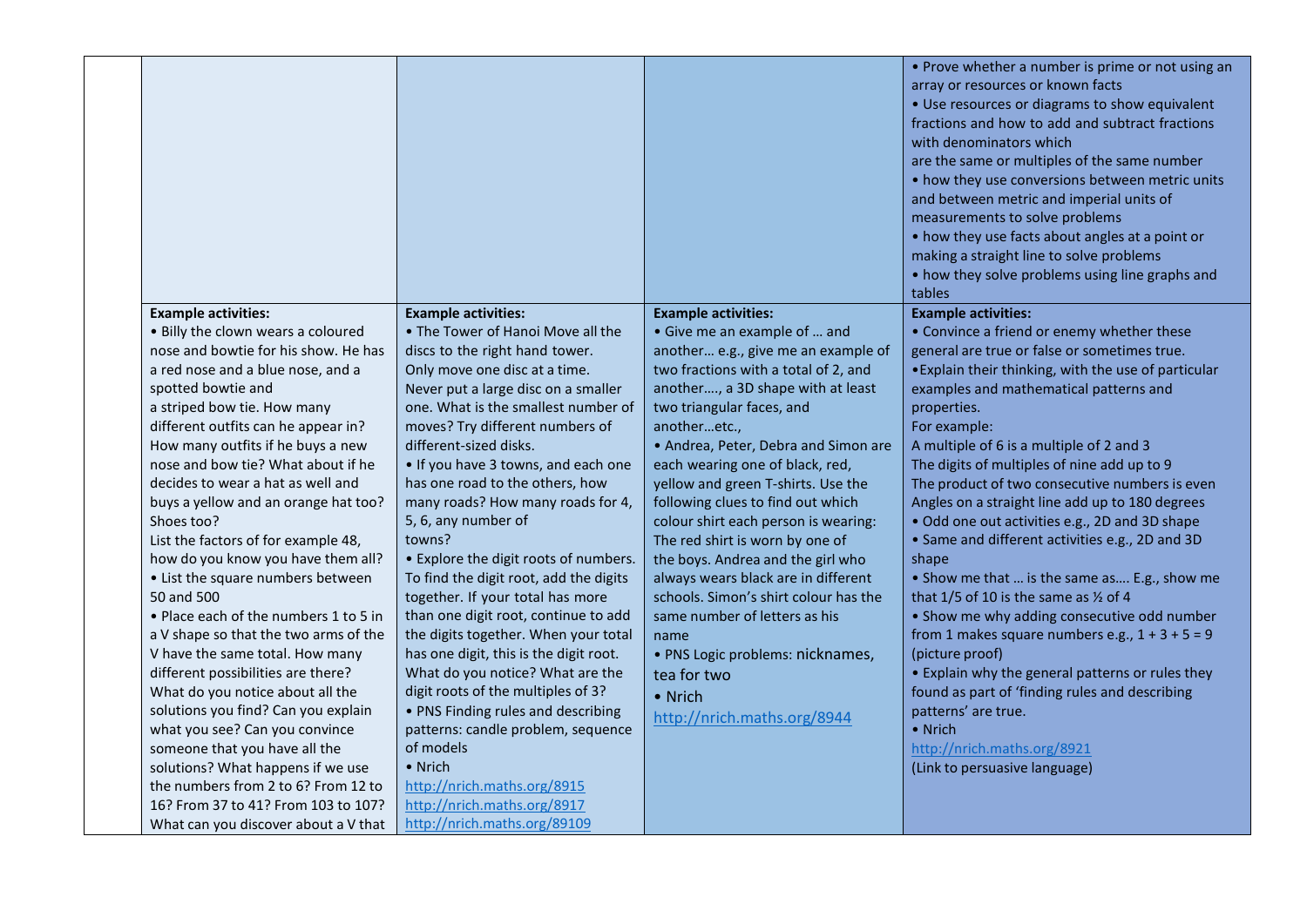|        | has arms of length 4 using the<br>numbers 1-7?<br>• PNS Finding all possibilities: ice<br>creams, treasure hunt<br>• Nrich<br>http://nrich.maths.org/9803                                                                                                                                                                                                                                     |                                                                                                                                                                                                                                                                                                                                                                                    |                                                                                                                                                                                                                                                                                                                                                                                                                                                                 |                                                                                                                                                                                                                                                                                                                                                                                                                                                                                                                                                                                                                                                                                                                                                                                                            |
|--------|-----------------------------------------------------------------------------------------------------------------------------------------------------------------------------------------------------------------------------------------------------------------------------------------------------------------------------------------------------------------------------------------------|------------------------------------------------------------------------------------------------------------------------------------------------------------------------------------------------------------------------------------------------------------------------------------------------------------------------------------------------------------------------------------|-----------------------------------------------------------------------------------------------------------------------------------------------------------------------------------------------------------------------------------------------------------------------------------------------------------------------------------------------------------------------------------------------------------------------------------------------------------------|------------------------------------------------------------------------------------------------------------------------------------------------------------------------------------------------------------------------------------------------------------------------------------------------------------------------------------------------------------------------------------------------------------------------------------------------------------------------------------------------------------------------------------------------------------------------------------------------------------------------------------------------------------------------------------------------------------------------------------------------------------------------------------------------------------|
|        | <b>Working systematically Finding</b><br>all possibilities                                                                                                                                                                                                                                                                                                                                    | <b>Generalising and conjecturing</b><br><b>Explaining and justifying</b>                                                                                                                                                                                                                                                                                                           | <b>Thinking strategically</b><br>Interpreting                                                                                                                                                                                                                                                                                                                                                                                                                   | Reasoning, convincing and<br>proof                                                                                                                                                                                                                                                                                                                                                                                                                                                                                                                                                                                                                                                                                                                                                                         |
|        | <b>Enumerating possibilities for</b>                                                                                                                                                                                                                                                                                                                                                          | <b>Finding rules and describing</b>                                                                                                                                                                                                                                                                                                                                                | information                                                                                                                                                                                                                                                                                                                                                                                                                                                     | <b>Considering general</b>                                                                                                                                                                                                                                                                                                                                                                                                                                                                                                                                                                                                                                                                                                                                                                                 |
|        | combinations                                                                                                                                                                                                                                                                                                                                                                                  | patterns                                                                                                                                                                                                                                                                                                                                                                           | <b>Solving logic problems</b>                                                                                                                                                                                                                                                                                                                                                                                                                                   | statements:<br>"Convince yourself,                                                                                                                                                                                                                                                                                                                                                                                                                                                                                                                                                                                                                                                                                                                                                                         |
|        |                                                                                                                                                                                                                                                                                                                                                                                               |                                                                                                                                                                                                                                                                                                                                                                                    |                                                                                                                                                                                                                                                                                                                                                                                                                                                                 | convince your friend, and<br>convince your enemy".                                                                                                                                                                                                                                                                                                                                                                                                                                                                                                                                                                                                                                                                                                                                                         |
| Year 6 | <b>Example learning outcomes:</b><br>·Identify a pattern to make a<br>prediction of the number of<br>possibilities.<br>• Make a general statement with a<br>convincing argument and apply this<br>to other situations with similar or<br>more combinations.<br>•Express the general statement from<br>an investigation using<br>mathematical language, symbols<br>and sometimes with algebra. | <b>Example learning outcomes:</b><br>• Construct and use a general<br>statement in words then symbols<br>(e.g. the cost of c pens at 15 pence<br>each is 15c pence).<br>•Draw conclusions from<br>investigations and explain their<br>reasoning<br>• Express the general statement<br>from an investigation using<br>mathematical language, symbols<br>and sometimes with algebra. | <b>Example learning outcomes:</b><br>• Identify necessary information for<br>solving problems<br>• Prioritise and use given facts to solve<br>and check complex logic problems.<br>• Ask 'What if?' questions.<br>• Recognise the effect of extensions<br>such as 'What if ?' questions.<br>• Create their own criteria for solving<br>a<br>logic problem in the context of a<br>solved problem<br>• Refine and extend problems to<br>generate fuller solutions | Activities across the mathematics curriculum:<br>Explain why an answer is correct, using concise<br>argument, involving symbols, mathematical<br>language, graphs or diagrams. For example:<br>• use known facts or inverse operations or place<br>value to show why a number sentence is correct or<br>incorrect<br>• Use resources such as Dienes and place value<br>counters to show how they used<br>column methods for addition and subtraction,<br>• Use an array to show the distributive law and use<br>this to explain long multiplication<br>• Explain how they perform long and short division,<br>using resources such as place<br>value counters<br>• Explain how they solved word problems: choosing<br>operations and disregarding<br>unnecessary information and checking their<br>answers |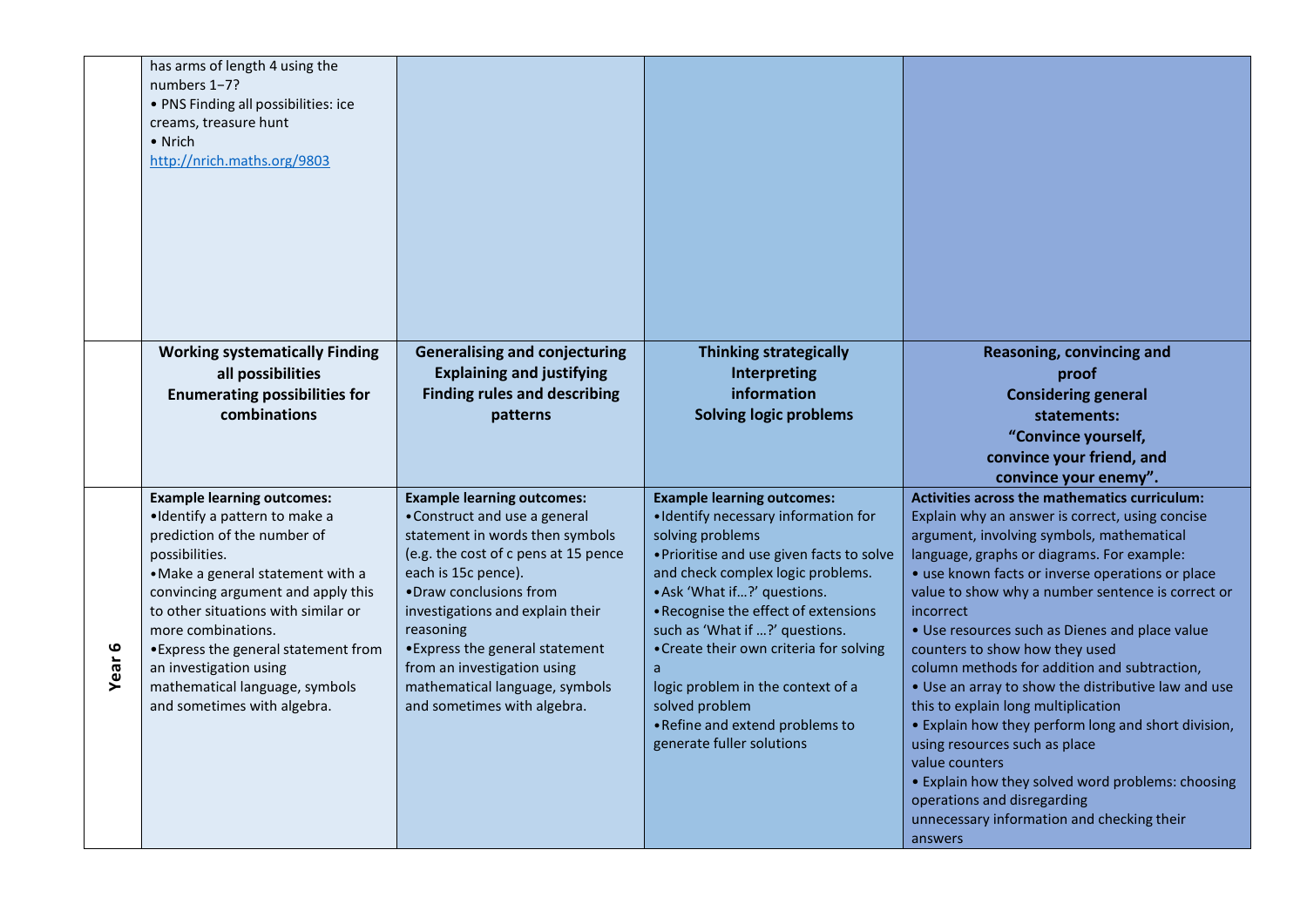|                                                                      |                                                                       |                                                                            | • Use resources or diagrams to show equivalent<br>fractions and how to order, add,<br>subtract and multiply fractions with different<br>denominators and divide fractions by whole<br>numbers<br>• Explain how they solve ratio and proportion<br>problems, perhaps using the bar method<br>• Explain when they can use the formulae for area<br>and volume of shapes<br>. How to generate number sequences and the rule<br>for sequences they have generated<br>• How they express missing number problems<br>algebraically<br>• How they use conversions between metric units<br>and between metric and imperial units of<br>measurements (miles and km) to solve problems<br>• How they use facts about angles in a shape, at a |
|----------------------------------------------------------------------|-----------------------------------------------------------------------|----------------------------------------------------------------------------|------------------------------------------------------------------------------------------------------------------------------------------------------------------------------------------------------------------------------------------------------------------------------------------------------------------------------------------------------------------------------------------------------------------------------------------------------------------------------------------------------------------------------------------------------------------------------------------------------------------------------------------------------------------------------------------------------------------------------------|
|                                                                      |                                                                       |                                                                            | point or vertically opposite to                                                                                                                                                                                                                                                                                                                                                                                                                                                                                                                                                                                                                                                                                                    |
|                                                                      |                                                                       |                                                                            | solve problems                                                                                                                                                                                                                                                                                                                                                                                                                                                                                                                                                                                                                                                                                                                     |
|                                                                      |                                                                       |                                                                            | . How they solve problems using pie charts and line                                                                                                                                                                                                                                                                                                                                                                                                                                                                                                                                                                                                                                                                                |
|                                                                      |                                                                       |                                                                            | graphs, and calculate and interpret mean                                                                                                                                                                                                                                                                                                                                                                                                                                                                                                                                                                                                                                                                                           |
| <b>Example activities:</b>                                           | <b>Example activities:</b>                                            | <b>Example activities:</b>                                                 | <b>Example activities:</b>                                                                                                                                                                                                                                                                                                                                                                                                                                                                                                                                                                                                                                                                                                         |
| • How many ways can three children                                   | • How many handshakes take place                                      | • Give me an example of  and                                               | • Convince a friend or an enemy that general                                                                                                                                                                                                                                                                                                                                                                                                                                                                                                                                                                                                                                                                                       |
| line up for assembly?                                                | if 30 people in a room shake hands                                    | another e.g., give me an example of                                        | statements are always, sometimes or never true. If                                                                                                                                                                                                                                                                                                                                                                                                                                                                                                                                                                                                                                                                                 |
| Four children? Ten children?<br>• List fractions with the same value | with each other exactly once?<br>• Make a 3x3x3 cube out of 27 small  | a fractions equivalent to 3/4, and<br>another, a fraction smaller than     | never true, disprove by counter example. Use<br>particular examples but recognise that arguments                                                                                                                                                                                                                                                                                                                                                                                                                                                                                                                                                                                                                                   |
| as 0.01                                                              | cubes. Imagine dipping it into paint.                                 | 1/10, and anotheretc.,                                                     | should be based on general mathematical patterns                                                                                                                                                                                                                                                                                                                                                                                                                                                                                                                                                                                                                                                                                   |
| • List sets of three numbers with a                                  | How many small cubes have: 3 faces                                    | • Crossing the bridge: Four friends                                        | and properties.                                                                                                                                                                                                                                                                                                                                                                                                                                                                                                                                                                                                                                                                                                                    |
| mean of 6                                                            | painted? 2 faces painted? 1 face                                      | need to cross a bridge. They start on                                      | For example:                                                                                                                                                                                                                                                                                                                                                                                                                                                                                                                                                                                                                                                                                                                       |
| • List primes between 50 and 70                                      | painted? O                                                            | the same side of the bridge. A                                             | If you add three consecutive numbers, the sum is                                                                                                                                                                                                                                                                                                                                                                                                                                                                                                                                                                                                                                                                                   |
| . If the final score at the end of a                                 | faces painted? Investigate for 1x1x1,                                 | maximum of two people can cross at                                         | three times the middle number Multiplying does                                                                                                                                                                                                                                                                                                                                                                                                                                                                                                                                                                                                                                                                                     |
| hockey match was 4-2, what                                           | 2x2x2 and other sized cubes                                           | any time. It is night and they have just                                   | not always make the answer larger                                                                                                                                                                                                                                                                                                                                                                                                                                                                                                                                                                                                                                                                                                  |
| could the score be at                                                | · Investigating regions: Draw a circle                                | one lamp. People that cross the                                            | Dividing a whole number by half makes the answer                                                                                                                                                                                                                                                                                                                                                                                                                                                                                                                                                                                                                                                                                   |
| half time?                                                           | and put two dots anywhere on the<br>circumference. Join these up with | bridge must carry the lamp to see the<br>way. A pair must walk together at | twice as big<br>Rectangles always have two diagonals which meet                                                                                                                                                                                                                                                                                                                                                                                                                                                                                                                                                                                                                                                                    |
| • PNS Finding all possibilities: King<br>Arnold, 4 by 4              | straight lines and count                                              | the rate of the slower person:                                             | at right angles                                                                                                                                                                                                                                                                                                                                                                                                                                                                                                                                                                                                                                                                                                                    |
| • Nrich                                                              | how many regions you make. Try                                        | Rachel: - takes 1 minute to cross                                          | . Odd one out activities e.g., 2D and 3D shape                                                                                                                                                                                                                                                                                                                                                                                                                                                                                                                                                                                                                                                                                     |
| http://nrich.maths.org/9803                                          | other numbers of dots.                                                | Ben: - takes 2 minutes to cross                                            | • Same and different activities: e.g., 2D and 3D                                                                                                                                                                                                                                                                                                                                                                                                                                                                                                                                                                                                                                                                                   |
|                                                                      | • Which numbers have odd totals of                                    | George: - takes 7 minutes to cross                                         | shapes                                                                                                                                                                                                                                                                                                                                                                                                                                                                                                                                                                                                                                                                                                                             |
|                                                                      | factors?                                                              | Yvonne: - takes 10 minutes to cross                                        | • Show me that  is the same as e.g., show me                                                                                                                                                                                                                                                                                                                                                                                                                                                                                                                                                                                                                                                                                       |
|                                                                      | • PNS Finding rules and describing                                    | The second fastest solution gets the                                       | that 30% of 60 is the same as                                                                                                                                                                                                                                                                                                                                                                                                                                                                                                                                                                                                                                                                                                      |
|                                                                      | patterns: candle                                                      | friends across in 21 minutes. The                                          | 60% of 30                                                                                                                                                                                                                                                                                                                                                                                                                                                                                                                                                                                                                                                                                                                          |